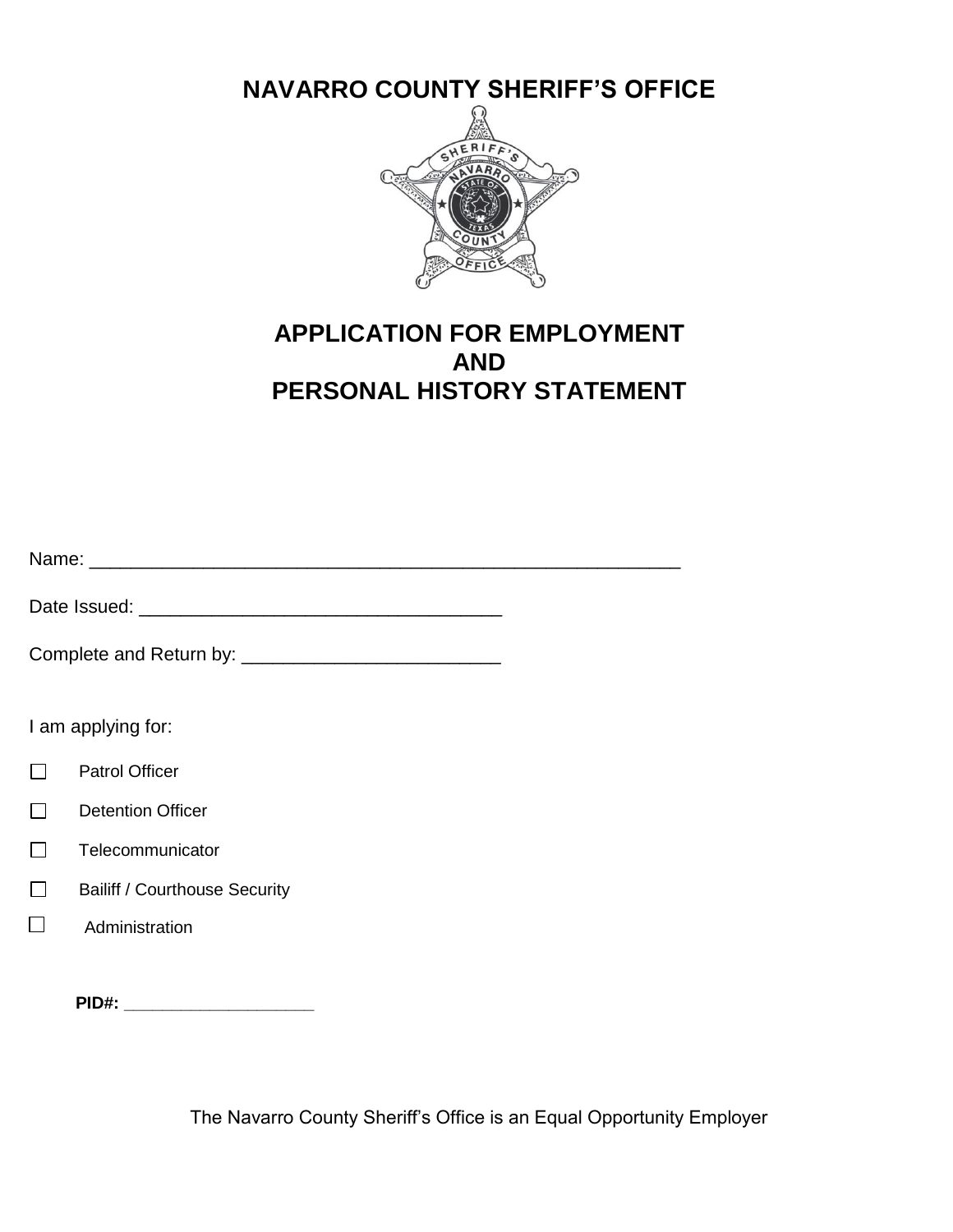# **ENTRY LEVEL POSITION AS DEPUTY SHERIFF**

Minimum Requirements:

- Be a United States Citizen
- Be at least 21 years of age at the time of employment (18 years of age for detention and telecommunications)
- Valid Driver's License
- Free from disease of physical / mental impairments that would prevent the individual from performing the essential job functions of a Deputy Sheriff
- High School diploma or GED
- Speak, read and write English
- Pass a complete background investigation including a polygraph examination
- Illegal drug use as a juvenile will not be a reason to reject an applicant, if no established pattern continues as an adult
- No marijuana use no more than one time within the past two years. Must be satisfactorily explained to review board.
- No controlled substance use or dangerous drugs, other than prescribed for their use, within the past ten years
- The suitability of an applicant, who has used any class of a controlled substance beyond ten years, must be fully explained to the satisfaction of the employee review board. A decision will be rendered based on the circumstances of involvement, use, length of use, and quantity of use. Applicants who have established a pattern of selling, manufacturing, distributing or cultivating illegal drugs, including marijuana will be rejected.
- No criminal history
- Must meet all legal requirements necessary to become eligible for licensing by the Texas Commission on Law Enforcement (TCOLE)

| <b>Starting Salary &amp; Benefits for Detention Officers</b><br>Effective October 1, 2021 |                                                                            |                                         |                  |  |  |  |  |  |  |  |  |  |  |
|-------------------------------------------------------------------------------------------|----------------------------------------------------------------------------|-----------------------------------------|------------------|--|--|--|--|--|--|--|--|--|--|
| <b>Starting Salary</b>                                                                    | \$43,850.00 yearly                                                         | \$3,654.16 per month                    | \$21.08 per hour |  |  |  |  |  |  |  |  |  |  |
| Level 2 Salary                                                                            | \$45,350.00 yearly                                                         | \$3,779.16 per month                    | \$21.80 per hour |  |  |  |  |  |  |  |  |  |  |
|                                                                                           | <b>Starting Salary &amp; Benefits for Bailiffs and Courthouse Security</b> |                                         |                  |  |  |  |  |  |  |  |  |  |  |
| Salary                                                                                    |                                                                            | \$49,350.00 yearly \$4,112.50 per month | \$23.72 per hour |  |  |  |  |  |  |  |  |  |  |
|                                                                                           | <b>Starting Salary &amp; Benefits for Patrol Officers</b>                  |                                         |                  |  |  |  |  |  |  |  |  |  |  |
| <b>Deputy Recruit</b>                                                                     | \$45,350.00 yearly                                                         | \$3,779.16 per month                    | \$21.80 per hour |  |  |  |  |  |  |  |  |  |  |
| Level 1 Deputy                                                                            | \$50,850.00 yearly                                                         | \$4,237.50 per month                    | \$24.44 per hour |  |  |  |  |  |  |  |  |  |  |
| Level 2 Deputy                                                                            | \$52,350.00 yearly                                                         | \$4,362.50 per month                    | \$25.16 per hour |  |  |  |  |  |  |  |  |  |  |

Paid Health and Life Insurance / Paid Sick, Vacation and Holiday Leave / Longevity Pay / Deferred Compensation / Furnished Uniforms / TCDRS retirement system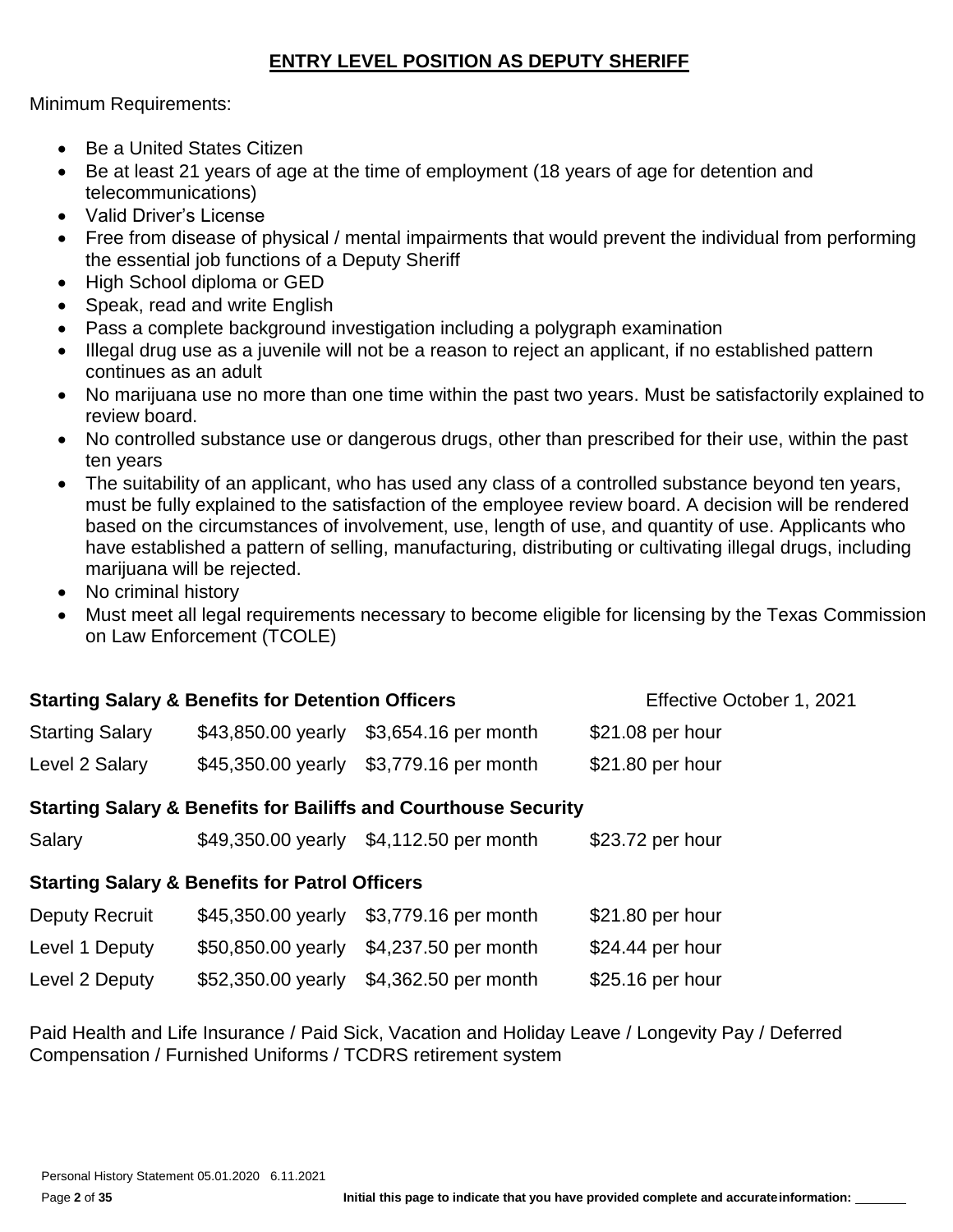### **Personal History Statement Instructions**

Employees are exposed to confidential and law enforcement sensitive information. A thorough background investigation is required to properly evaluate the suitability of applicants for employment with the agency. Although it is an achievement to reach the background phase of the hiring process, this is still a competitive process and does not, in any way, guaranty selection.

These instructions are provided as a guide to assist you in properly completing your Personal History Statement. It is essential that the information is accurate in all respects so please read all instructions carefully before proceeding. The Personal History Statement will be used as a basis for a background investigation that will determine your eligibility for becoming an employee.

- 1. Your application must be printed legibly in **BLACK INK** by the applicant or typed. Answer all questions truthfully and accurately.
- 2. If a question is not applicable to you, enter  $N/A$  in the space provided.
- 3. Avoid errors by reading the directions carefully before making any entries on the form. Be sure your information is accurate and in proper sequence before you begin.
- 4. You are responsible for obtaining correct and full addresses. If you are not sure of an address, personally verify before making that entry on this history statement. Errors will not be viewed favorably. ALL ADDRESSES MUST BE COMPLETE WITH ZIP CODES.
- 5. If you need additional space for your answers, attach additional sheets as needed. Be sure to indicate what question number and page this refers to.
- 6. An accurate and complete form will help expedite your investigation. Omissions or falsifications will result in disqualification.
- 7. You are responsible for furnishing any changes and/or updating your application as needed, such as address changes or telephone changes in writing.
- 8. Any candidate submitting an incomplete application WILL NOT BE CONSIDERED FOR EMPLOYMENT. Your application will be evaluated on completeness and neatness.
- 9. All documents requested must be submitted with the application (photocopies are acceptable in most cases). *Required documents vary according to the position being sought and the history of the applicant. Hiring agency please check off documents requiredmodify list as necessary.* 
	- Completed Personal History Statement
	- Copy of your Social Security card.
	- Original certified copy of your birth certificate. (No photo copy)
	- $\perp$  Copy of your valid Texas driver license or a copy of another State's driver license. Applicant must possess a valid Texas driver license prior to being offered employment.
- $\Box$  Certified copy of your High School Transcript or GED certificate or an honorable discharge from the armed forces of the United States after at least twenty four months of active service.
- $\Box$  Sealed original certified copy of your high school and college transcript. No copies
- $\Box$  Photocopy of your high school diploma and college diploma.
- $\Box$  Copy of your Peace Officer Certificate from your police academy. (Peace Officer Applicants Only
- $\perp$  Copy of your Texas peace officer license and all training certificates awarded to you. (Peace Officer Applicants Only)  $\Box$  Copy of your DD-214 if applicable. Must possess an honorable discharge.
- $\Box$  Original certified copy of your Naturalization papers, if applicable. (No photo copy)
- $\Box$  Copy of current proof of automobile liability insurance.
- $\Box$  Copy of a TCOLE approved Firearms Qualifications within the last 12 months.
- 10. If you have any questions, please contact your assigned background investigator
- 11. When submitting the completed documents, please place them in a sealed envelope marked Personal and Confidential to your assigned background investigator.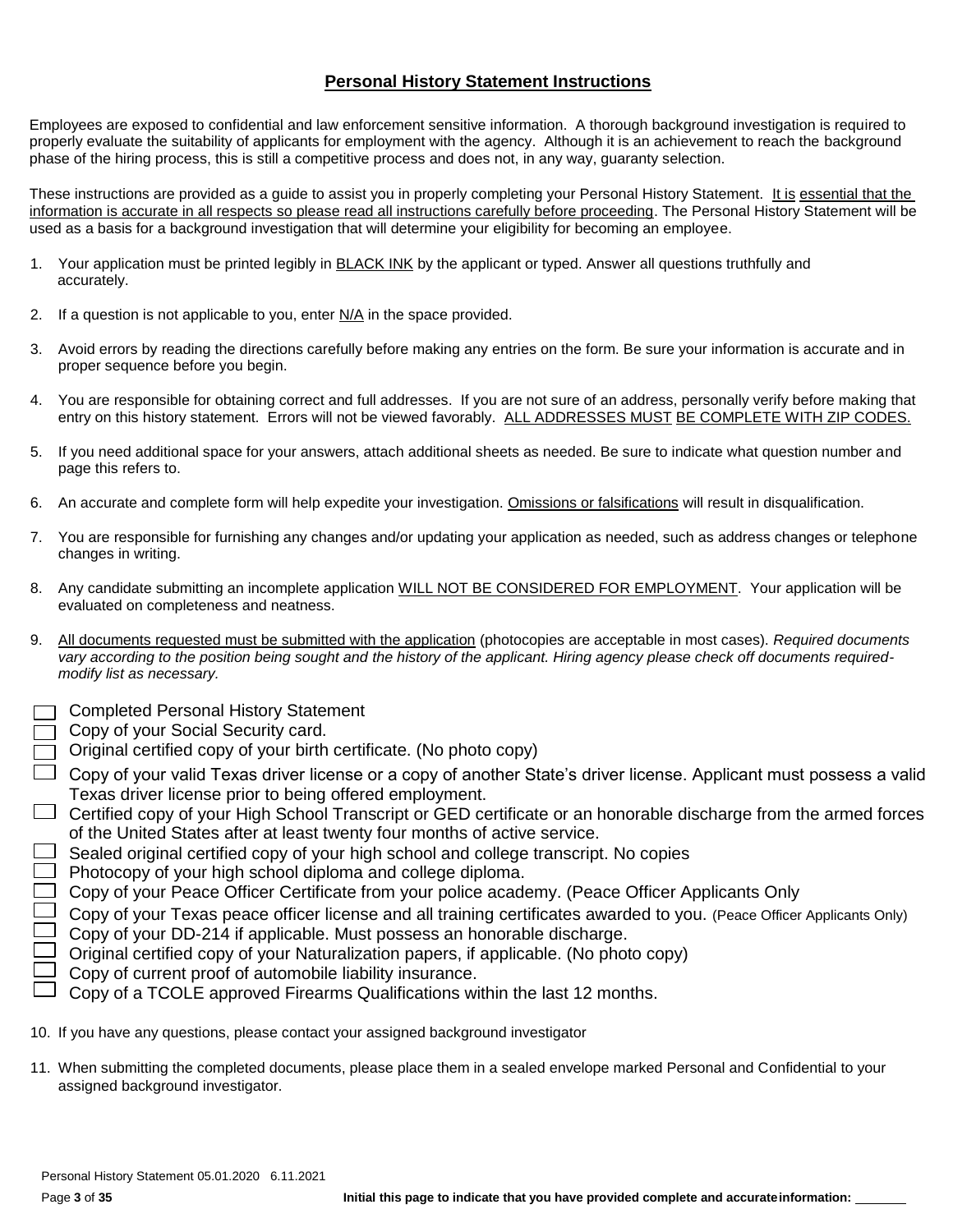# **Instructions to the Applicant**

Before you begin to fill out this personal history statement, please ensure that you meet the following requirements. You must meet all five of these requirements to qualify for licensure as a peace officer, jailer, or telecommunicator in Texas.

I am a citizen of the United States of America.

I have earned a high school diploma, a GED, or an honorable discharge from the armed services of the United States after at least two (2) years of active service.

I have never been convicted, plead guilty (nolo contendere), nor have I been on court-ordered community service/probation, or deferred adjudication for a Class A misdemeanor or a felony.

During the last ten (10) years, I have not been convicted, plead guilty (nolo contendere), been on community service/probation, or deferred adjudication for a Class B misdemeanor in this state, other state, or while serving in the military.

I have never had a military court martial that resulted in a dishonorable or other discharge based on misconduct which bars future military service.

# **DISQUALIFICATIONS**

There are very few automatic bases for rejection. Even issues of prior misconduct, employee terminations, and arrests are usually not, in and of themselves, automatically disqualifying. However, deliberate misstatements or omissions can and often will result in your application being rejected, regardless of the nature or reason for the misstatements/omissions. In fact, the number one reason individuals "fail" background investigations is because they deliberately withhold or misrepresent job-relevant information from their prospective employer.

This personal history statement is a governmental document. Be truthful, as there are criminal consequences for lying on a governmental document.

Once you begin:

- Type or neatly print, in ink, responses to all items and questions. If a question does not apply to you, write "N/A" (not applicable) in the space provided for your response. If you cannot obtain or remember certain information, indicate so in your response.
- If you need additional space for your answers, attach additional sheets as needed. Be sure to indicate which section, question number, and page this refers to.
- Be as complete, honest, and specific as possible in your responses.

#### **Disclosure of Medically Related Information**

In accordance with the U.S. Americans with Disabilities Act, at this stage of the hiring process, applicants are not expected or required to reveal any medical or other disability-related information about themselves in response to questions on this form, or to any other inquiry made prior to receiving a conditional offer of employment.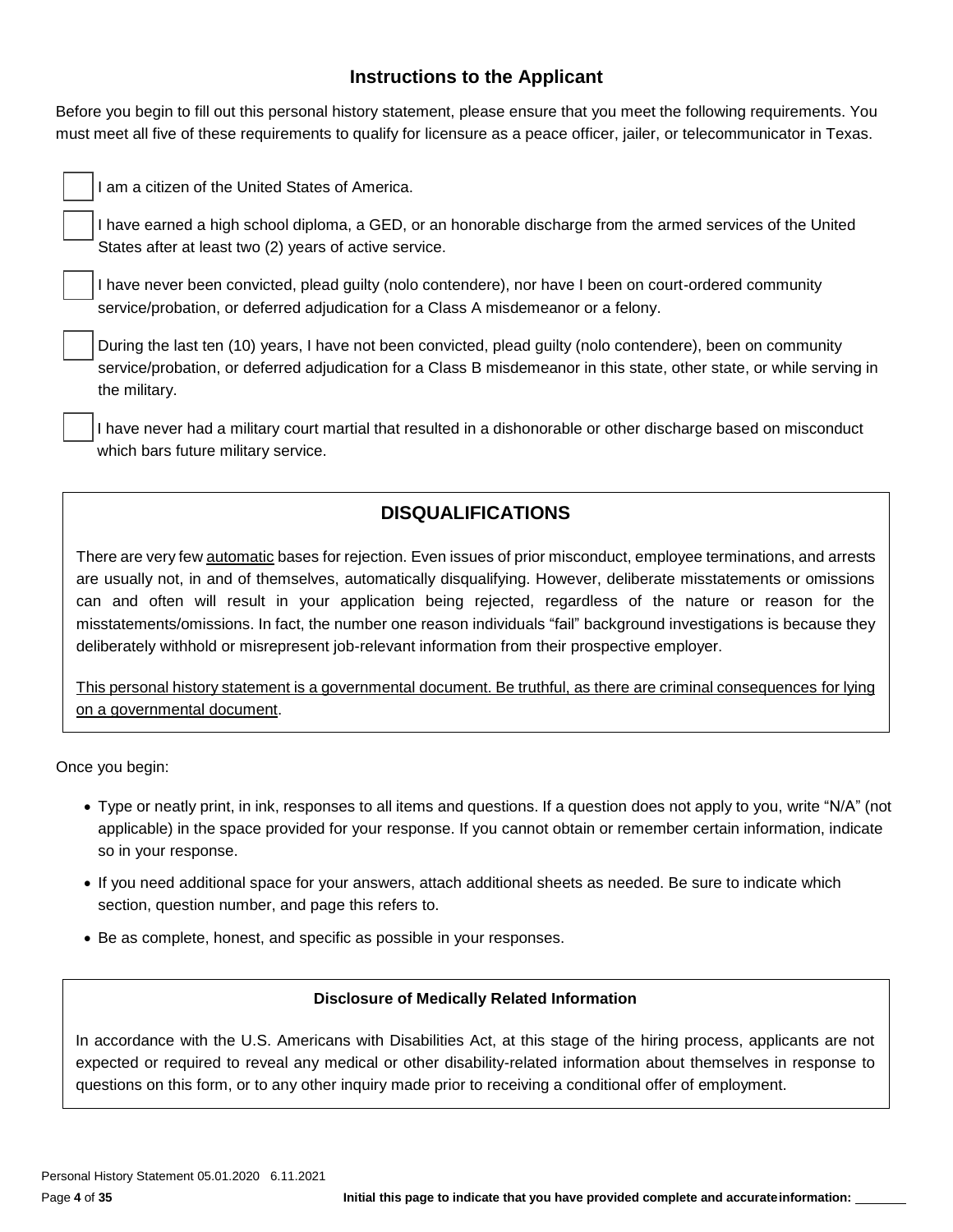| <b>SECTION 1: PERSONAL</b>                                        |                   |             |    |                        |                |           |         |  |  |  |  |
|-------------------------------------------------------------------|-------------------|-------------|----|------------------------|----------------|-----------|---------|--|--|--|--|
| Last Name:                                                        | First Name:       |             |    | Middle Name:           |                |           | Suffix: |  |  |  |  |
| Other Names, including nicknames, you have used or been known by: |                   |             |    |                        |                |           |         |  |  |  |  |
|                                                                   |                   |             |    |                        |                |           |         |  |  |  |  |
| Maiden:                                                           | <b>SSN#:</b>      |             |    |                        | Date of Birth: |           |         |  |  |  |  |
| Driver License #:                                                 | State:            |             |    |                        | Exp:           |           |         |  |  |  |  |
| Street Address, (Apt/Unit):                                       |                   |             |    |                        |                |           |         |  |  |  |  |
| City:                                                             |                   | State:      |    |                        |                | Zip Code: |         |  |  |  |  |
| Mailing Address (if different than above):                        |                   |             |    |                        |                |           |         |  |  |  |  |
| City:                                                             |                   | State:      |    |                        |                | Zip Code: |         |  |  |  |  |
| Home Phone #:                                                     | Cell:             |             |    |                        | Work (Ext.):   |           |         |  |  |  |  |
| Fax:                                                              | Other Phone #(s): |             |    |                        |                |           |         |  |  |  |  |
| List ALL Email Addresses:                                         |                   |             |    |                        |                |           |         |  |  |  |  |
|                                                                   |                   |             |    |                        |                |           |         |  |  |  |  |
|                                                                   |                   |             |    |                        |                |           |         |  |  |  |  |
| Place of Birth (City, County, State, Country):                    |                   |             |    |                        |                |           |         |  |  |  |  |
| <b>Physical Description:</b>                                      |                   |             |    |                        |                |           |         |  |  |  |  |
|                                                                   |                   |             |    |                        |                |           |         |  |  |  |  |
| Height:<br>Weight:                                                |                   | Hair Color: |    |                        | Eye Color:     |           |         |  |  |  |  |
|                                                                   |                   |             |    |                        |                |           |         |  |  |  |  |
| Have you ever attended a basic licensing course?                  |                   | Yes         | No |                        |                |           |         |  |  |  |  |
| If yes, provide the PID you were assigned:                        |                   |             |    |                        |                |           |         |  |  |  |  |
| A. Academy Name:                                                  |                   | From:       |    |                        | To:            |           |         |  |  |  |  |
| Location (City, State):                                           |                   |             |    |                        |                |           |         |  |  |  |  |
| Name Training Coordinator:                                        |                   |             |    | <b>Contact Number:</b> |                |           |         |  |  |  |  |
| Did you graduate?<br>Yes                                          | No                |             |    |                        |                |           |         |  |  |  |  |
| <b>B.</b> Academy Name:                                           |                   | From:       |    |                        | To:            |           |         |  |  |  |  |
| Location (City, State):                                           |                   |             |    |                        |                |           |         |  |  |  |  |
| Name Training Coordinator:                                        |                   |             |    | Contact Number:        |                |           |         |  |  |  |  |
| Did you graduate?<br>Yes                                          | No                |             |    |                        |                |           |         |  |  |  |  |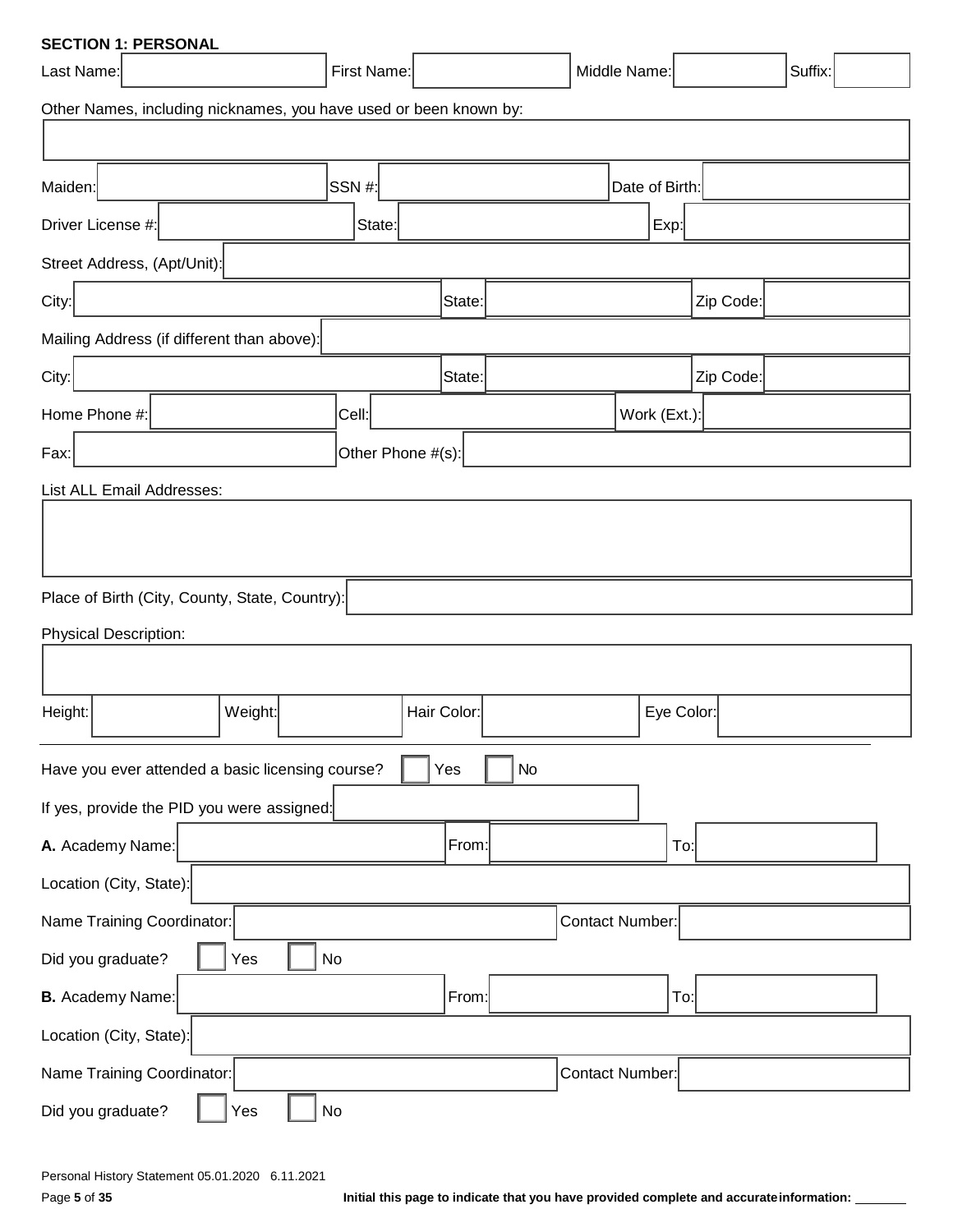Have you **ever** applied to any other law enforcement agency in the last ten years (city, county, state or federal)?

| Yes |  | N٥ |
|-----|--|----|
|-----|--|----|

- If yes, list ALL agencies you have applied to, starting with the most recent (give complete and accurate addresses).
- All agencies MUST be listed regardless of the outcome or current status. Check all boxes that apply for eachagency.
- If you need additional space for your answers, attach additional sheets as needed. Be sure to indicate what section number and page this refers to.

| A. Name of Agency:                                                  |                                            | Position Applied For:                |  |  |  |  |  |  |  |  |  |
|---------------------------------------------------------------------|--------------------------------------------|--------------------------------------|--|--|--|--|--|--|--|--|--|
| Date Applied:                                                       | Address:                                   |                                      |  |  |  |  |  |  |  |  |  |
| City:                                                               | State:                                     | Zip:                                 |  |  |  |  |  |  |  |  |  |
|                                                                     | Background Investigator's Name (if known): |                                      |  |  |  |  |  |  |  |  |  |
| Contact Number, (ext):                                              | Email:                                     |                                      |  |  |  |  |  |  |  |  |  |
| Check each step in the process that you completed, and your status: |                                            |                                      |  |  |  |  |  |  |  |  |  |
| Application<br>Written<br>Steps:                                    | Physical agility                           | Polygraph/CVSA<br>Background<br>Oral |  |  |  |  |  |  |  |  |  |
| Conditional job offer                                               | Psychological examination Date:            | Medical<br>Date:                     |  |  |  |  |  |  |  |  |  |
| On List<br>Hired<br>Status:                                         | Withdrawn<br>Disqualified                  |                                      |  |  |  |  |  |  |  |  |  |
| <b>B.</b> Name of Agency:                                           |                                            | Position Applied For:                |  |  |  |  |  |  |  |  |  |
| Date Applied:                                                       | Address:                                   |                                      |  |  |  |  |  |  |  |  |  |
| City:                                                               | State:                                     | Zip:                                 |  |  |  |  |  |  |  |  |  |
| Background Investigator's Name (if known):                          |                                            |                                      |  |  |  |  |  |  |  |  |  |
| Contact Number, (ext):                                              | Email:                                     |                                      |  |  |  |  |  |  |  |  |  |
| Check each step in the process that you completed, and your status: |                                            |                                      |  |  |  |  |  |  |  |  |  |
| Written<br>Steps:<br>Application                                    | Physical agility                           | Background<br>Polygraph/CVSA<br>Oral |  |  |  |  |  |  |  |  |  |
| Conditional job offer                                               | Psychological examination Date:            | Medical<br>Date:                     |  |  |  |  |  |  |  |  |  |
| On List<br>Hired<br>Status:                                         | Withdrawn<br>Disqualified                  |                                      |  |  |  |  |  |  |  |  |  |
| C. Name of Agency:                                                  |                                            | Position Applied For:                |  |  |  |  |  |  |  |  |  |
| Date Applied:                                                       | Address:                                   |                                      |  |  |  |  |  |  |  |  |  |
| City:                                                               | State:                                     | Zip:                                 |  |  |  |  |  |  |  |  |  |
| Background Investigator's Name (if known):                          |                                            |                                      |  |  |  |  |  |  |  |  |  |
| Contact Number, (ext):                                              | Email:                                     |                                      |  |  |  |  |  |  |  |  |  |
| Check each step in the process that you completed, and your status: |                                            |                                      |  |  |  |  |  |  |  |  |  |
| Written<br>Application<br>Steps:                                    | Physical agility                           | Polygraph/CVSA<br>Background<br>Oral |  |  |  |  |  |  |  |  |  |
| Conditional job offer                                               | Psychological examination Date:            | Medical<br>Date:                     |  |  |  |  |  |  |  |  |  |
| On List<br>Hired<br>Status:                                         | Disqualified<br>Withdrawn                  |                                      |  |  |  |  |  |  |  |  |  |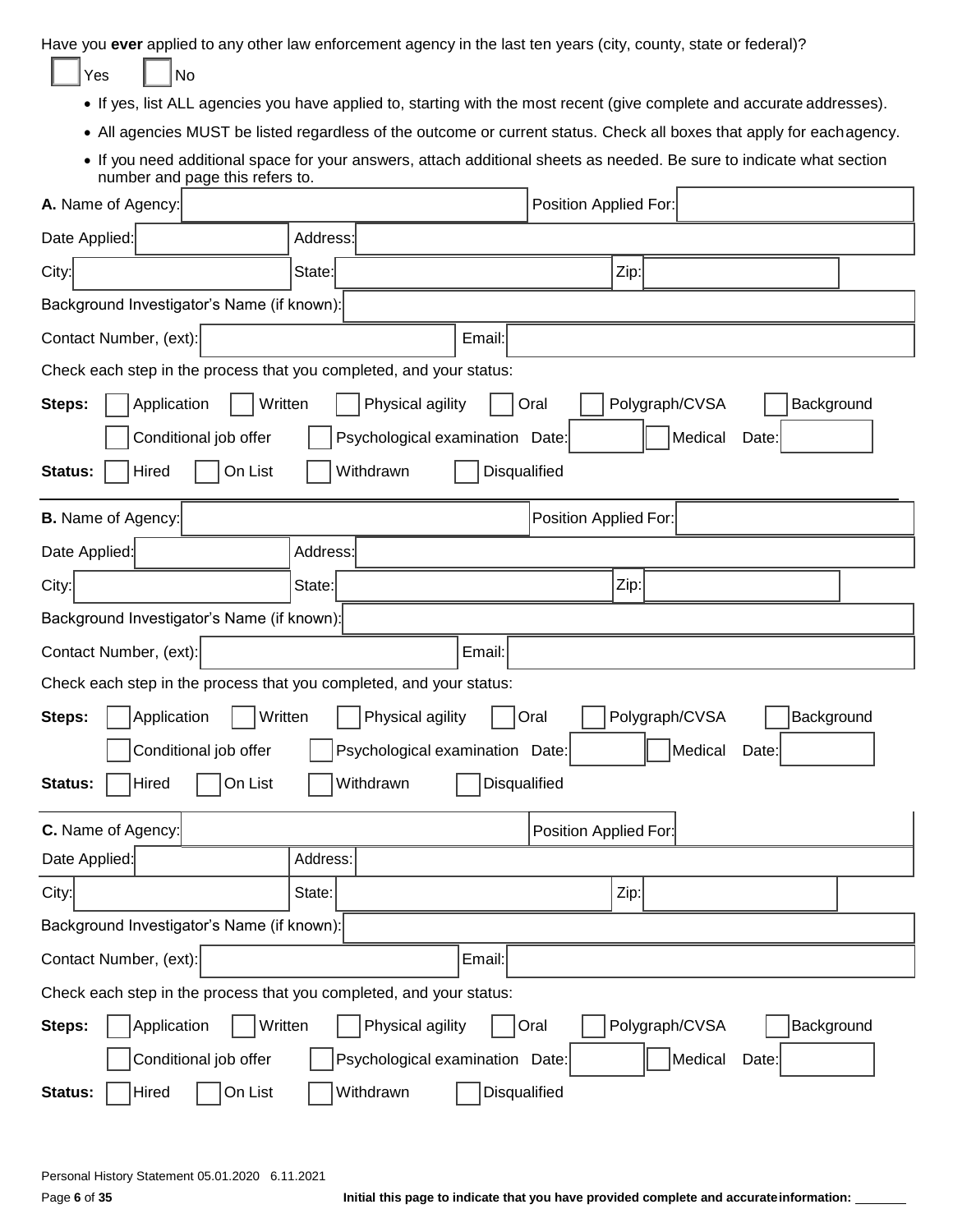### **SECTION 2: RELATIVES AND REFERENCES**

#### IMMEDIATE FAMILY

- Provide all applicable information in the spaces below.
- Mark "N/A" if a category is not applicable or if the individual is deceased.

If you need additional space for your answers, attach additional sheets as needed. Be sure to indicate what section number and page this refers.

| N/A<br>A. Father's Name:      |             | D.O.B.:           |
|-------------------------------|-------------|-------------------|
| Home Address:                 |             |                   |
| City:                         | State:      | Zip:              |
| Work Address:                 |             |                   |
| City:                         | State:      | Zip:              |
| Home Phone:                   | Cell Phone: | Work Phone:       |
| Email:                        |             |                   |
| N/A<br>B. Step-Father's Name: |             | D.O.B.:           |
| Home Address:                 |             |                   |
| City:                         | State:      | Zip:              |
| Work Address:                 |             |                   |
| City:                         | State:      | Zip:              |
| Home Phone:                   | Cell Phone: | Work Phone:       |
| Email:                        |             |                   |
|                               |             |                   |
| N/A<br>C. Mother's Name:      |             | D.O.B.:           |
| Home Address:                 |             |                   |
| City:                         | State:      | Zip:              |
| Work Address:                 |             |                   |
| City:                         | State:      | Zip:              |
| Home Phone:                   | Cell Phone: | Work Phone:       |
| Email:                        |             |                   |
| N/A<br>D. Step-Mother's Name: |             | $ $ D.O.B.: $ $   |
| Home Address:                 |             |                   |
| City:                         | State:      | Zip:              |
| Work Address:                 |             |                   |
|                               | State:      | $\overline{Zip:}$ |
| City:<br>Home Phone:          | Cell Phone: | Work Phone:       |

Page 7 of 35 **Initial this page to indicate that you have provided complete and accurate information:**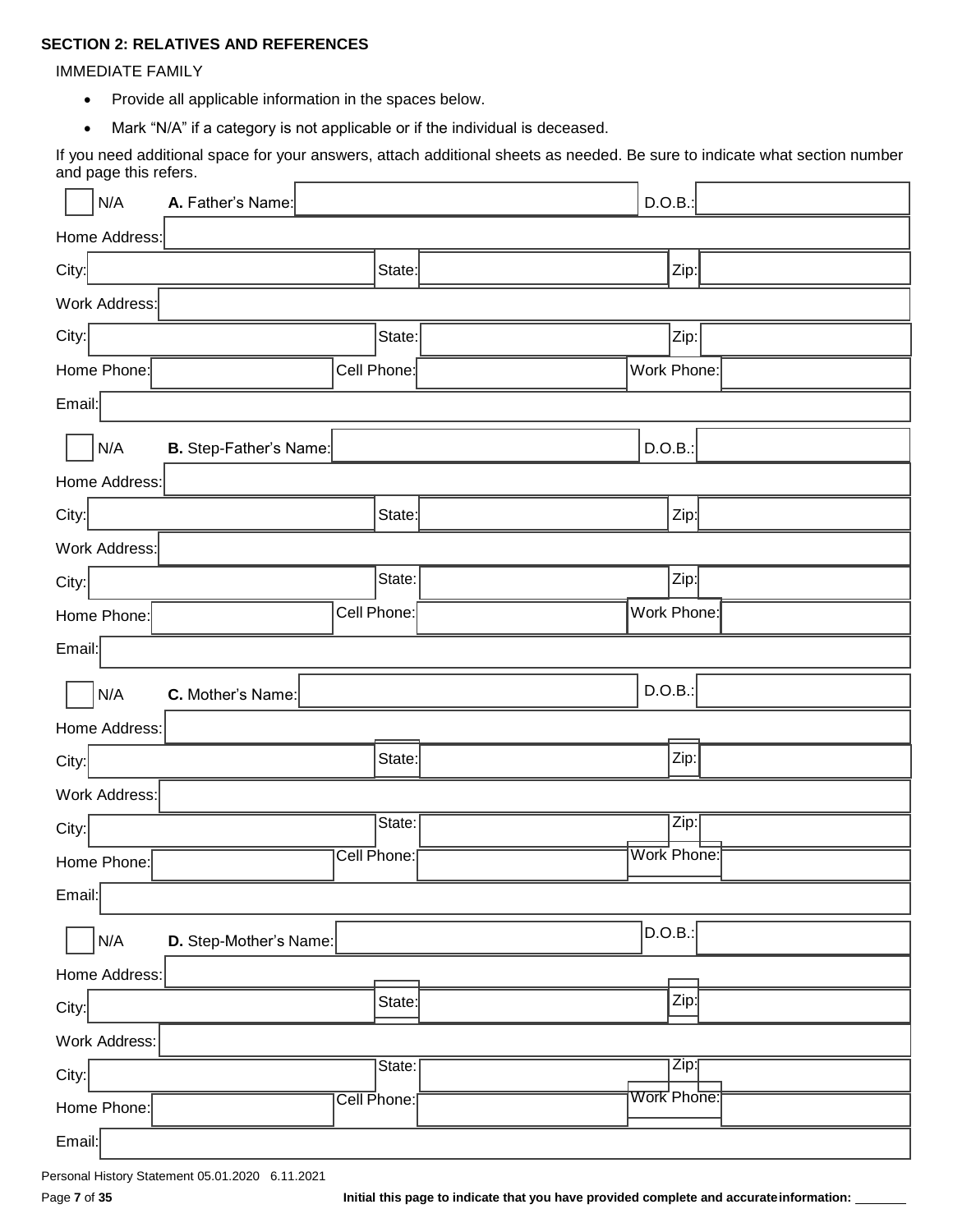| N/A<br>E. Spouse/Registered Domestic Partner's Name:                                         |             |      |                       |              | D.O.B. |    |
|----------------------------------------------------------------------------------------------|-------------|------|-----------------------|--------------|--------|----|
| Home Address:                                                                                |             |      |                       |              |        |    |
| City:                                                                                        | State:      |      |                       | Zip:         |        |    |
| Work Address:                                                                                |             |      |                       |              |        |    |
| City:                                                                                        | State:      |      |                       | Zip:         |        |    |
| Home Phone:                                                                                  | Cell Phone: |      |                       | Work Phone:  |        |    |
| Email:                                                                                       |             |      | Years of Marriage:    |              |        |    |
| Is there, or has there been, a restraining or stay-away order in effect for this individual? |             |      |                       |              | Yes    | No |
| N/A<br>F. Father-in-Law's Name:                                                              |             |      |                       | D.O.B.:      |        |    |
| Home Address:                                                                                |             |      |                       |              |        |    |
| City:                                                                                        | State:      |      |                       | Zip:         |        |    |
| Work Address:                                                                                |             |      |                       |              |        |    |
| City:                                                                                        | State:      |      |                       | Zip:         |        |    |
| Home Phone:                                                                                  | Cell Phone: |      |                       | Work Phone:  |        |    |
| Email:                                                                                       |             |      |                       |              |        |    |
| N/A<br>G. Mother-in-Law's Name:                                                              |             |      |                       | D.O.B.       |        |    |
| Home Address:                                                                                |             |      |                       |              |        |    |
| City:                                                                                        | State:      |      |                       | Zip:         |        |    |
| Work Address:                                                                                |             |      |                       |              |        |    |
| City:                                                                                        | State:      |      |                       | $ $ Zip: $ $ |        |    |
| Home Phone:                                                                                  | Cell Phone: |      |                       | Work Phone:  |        |    |
| Email:                                                                                       |             |      |                       |              |        |    |
| N/A<br>H. Former Spouse/Cohabitant's Name(s):                                                |             |      |                       |              |        |    |
| D.O.B.:                                                                                      |             | Male | Female                |              |        |    |
| Home Address:                                                                                |             |      |                       |              |        |    |
| City:                                                                                        | State:      |      |                       | Zip:         |        |    |
| Work Address:                                                                                |             |      |                       |              |        |    |
| City:                                                                                        | State:      |      |                       | Zip:         |        |    |
| Home Phone:                                                                                  | Cell Phone: |      |                       | Work Phone:  |        |    |
| Email:                                                                                       |             |      | Years of Dissolution: |              |        |    |
| Is there, or has there been, a restraining or stay-away order in effect for this individual? |             |      |                       |              | Yes    | No |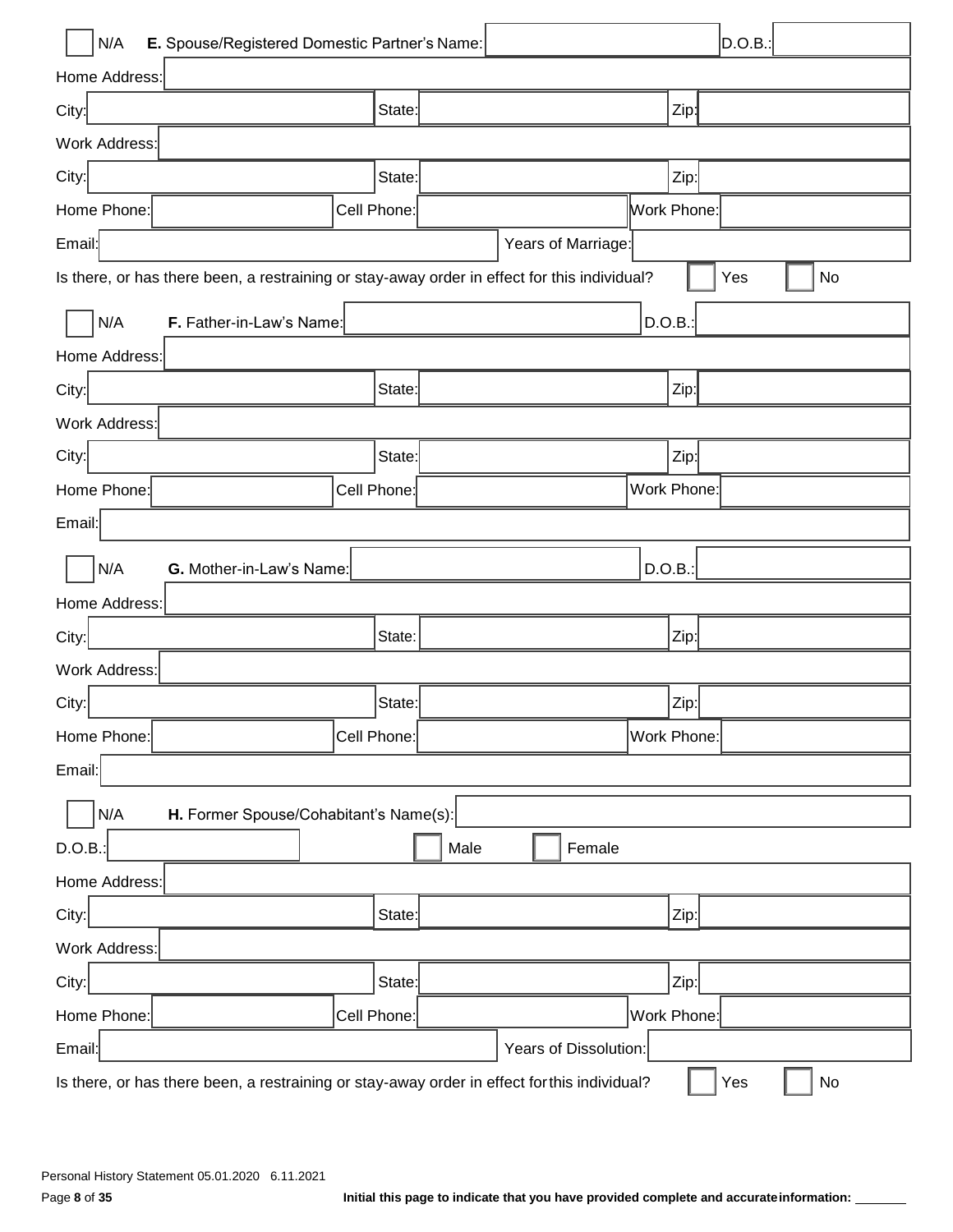| N/A<br>I. Former Spouse/Cohabitant's Name(s):                                                     |             |  |      |  |        |             |             |           |  |
|---------------------------------------------------------------------------------------------------|-------------|--|------|--|--------|-------------|-------------|-----------|--|
| $D.O.B.$ :                                                                                        |             |  | Male |  | Female |             |             |           |  |
| Home Address:                                                                                     |             |  |      |  |        |             |             |           |  |
| City:                                                                                             | State:      |  |      |  |        |             | Zip:        |           |  |
| Work Address:                                                                                     |             |  |      |  |        |             |             |           |  |
| City:                                                                                             | State:      |  |      |  |        |             | Zip:        |           |  |
| Home Phone:                                                                                       | Cell Phone: |  |      |  |        |             | Work Phone: |           |  |
| Years of Dissolution:<br>Email:                                                                   |             |  |      |  |        |             |             |           |  |
| Is there, or has there been, a restraining or stay-away order in effect for this individual?      |             |  |      |  |        |             |             | Yes<br>No |  |
| J. BROTHERS AND SISTERS: List all living siblings, including half-siblings, foster siblings, etc. |             |  |      |  |        |             |             |           |  |
| N/A<br>1. Name:                                                                                   |             |  |      |  |        |             |             |           |  |
| D.O.B.:                                                                                           |             |  | Male |  | Female |             |             |           |  |
| Home Address:                                                                                     |             |  |      |  |        |             |             |           |  |
| City:                                                                                             | State:      |  |      |  |        |             | Zip:        |           |  |
| Work Address:                                                                                     |             |  |      |  |        |             |             |           |  |
| City:                                                                                             | State:      |  |      |  |        |             | Zip:        |           |  |
| Home Phone:                                                                                       | Cell Phone: |  |      |  |        |             | Work Phone: |           |  |
| Email:                                                                                            |             |  |      |  |        |             |             |           |  |
| N/A<br>2. Name:                                                                                   |             |  |      |  |        |             |             |           |  |
| D.O.B.:                                                                                           |             |  | Male |  | Female |             |             |           |  |
| Home Address:                                                                                     |             |  |      |  |        |             |             |           |  |
| City:                                                                                             | State:      |  |      |  |        |             | Zip:        |           |  |
| Work Address:                                                                                     |             |  |      |  |        |             |             |           |  |
| City:                                                                                             | State:      |  |      |  |        |             | Zip:        |           |  |
| Home Phone:                                                                                       | Cell Phone: |  |      |  |        |             | Work Phone: |           |  |
| Email:                                                                                            |             |  |      |  |        |             |             |           |  |
| 3. Name:<br>N/A                                                                                   |             |  |      |  |        |             |             |           |  |
| D.O.B.:                                                                                           |             |  | Male |  | Female |             |             |           |  |
| Home Address:                                                                                     |             |  |      |  |        |             |             |           |  |
| City:                                                                                             | State:      |  |      |  |        |             | Zip:        |           |  |
| Work Address:                                                                                     |             |  |      |  |        |             |             |           |  |
| City:                                                                                             | State:      |  |      |  |        |             | Zip:        |           |  |
| Home Phone:                                                                                       | Cell Phone: |  |      |  |        | Work Phone: |             |           |  |
| Email:                                                                                            |             |  |      |  |        |             |             |           |  |

Page 9 of 35 **Initial this page to indicate that you have provided complete and accurate information:** 

Personal History Statement 05.01.2020 6.11.2021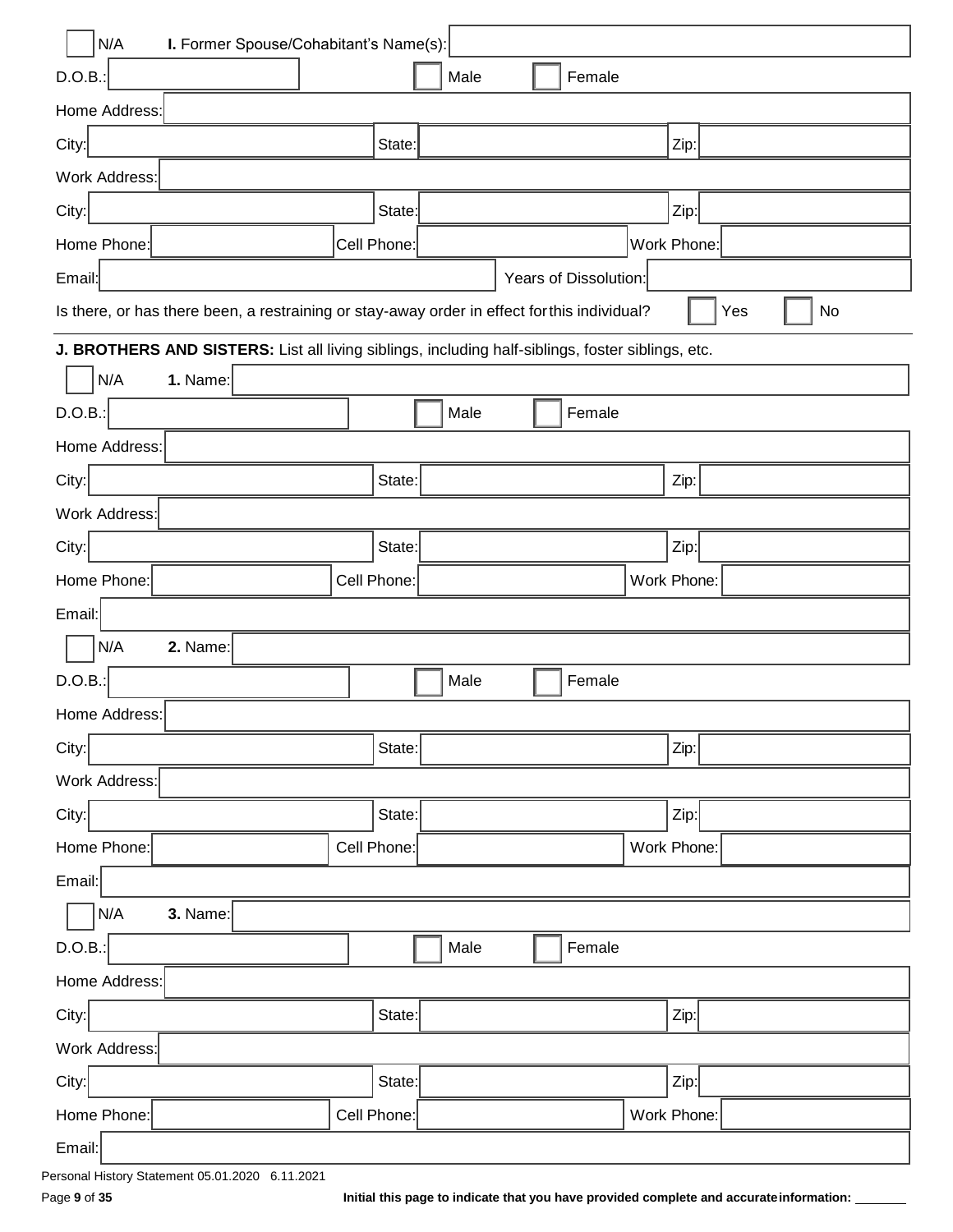| N/A<br>4. Name:        |             |      |        |             |  |
|------------------------|-------------|------|--------|-------------|--|
| D.O.B.                 |             | Male | Female |             |  |
| Home Address:          |             |      |        |             |  |
| City:                  | State:      |      |        | Zip:        |  |
| Work Address:          |             |      |        |             |  |
| City:                  | State:      |      |        | Zip:        |  |
| Home Phone:            | Cell Phone: |      |        | Work Phone: |  |
| Email:                 |             |      |        |             |  |
| N/A<br><b>5.</b> Name: |             |      |        |             |  |
| D.O.B.                 |             | Male | Female |             |  |
| Home Address:          |             |      |        |             |  |
| City:                  | State:      |      |        | Zip:        |  |
| Work Address:          |             |      |        |             |  |
| City:                  | State:      |      |        | Zip:        |  |
| Home Phone:            | Cell Phone: |      |        | Work Phone: |  |
| Email:                 |             |      |        |             |  |
| N/A<br>6. Name:        |             |      |        |             |  |
| D.O.B.:                |             | Male | Female |             |  |
| Home Address:          |             |      |        |             |  |
| City:                  | State:      |      |        | Zip:        |  |
| Work Address:          |             |      |        |             |  |
| City:                  | State:      |      |        | Zip:        |  |
| Home Phone:            | Cell Phone: |      |        | Work Phone: |  |
| Email:                 |             |      |        |             |  |

**K. CHILDREN:** List all of your living children, including natural, adopted, step, and/or foster care. Include any other children who reside with you. Provide the name and contact information of the custodial parent or guardian, if other than you

|         | N/A                  | 1. Name: |  |  |  |                                                   |  | Male | Female |  |
|---------|----------------------|----------|--|--|--|---------------------------------------------------|--|------|--------|--|
| D.O.B.: |                      |          |  |  |  | Custodial parent or guardian (if other than you): |  |      |        |  |
|         | Addr <sub>ess:</sub> |          |  |  |  |                                                   |  |      |        |  |
| City:   | Zip:<br>State:       |          |  |  |  |                                                   |  |      |        |  |
|         | Contact Number:      |          |  |  |  | Email:                                            |  |      |        |  |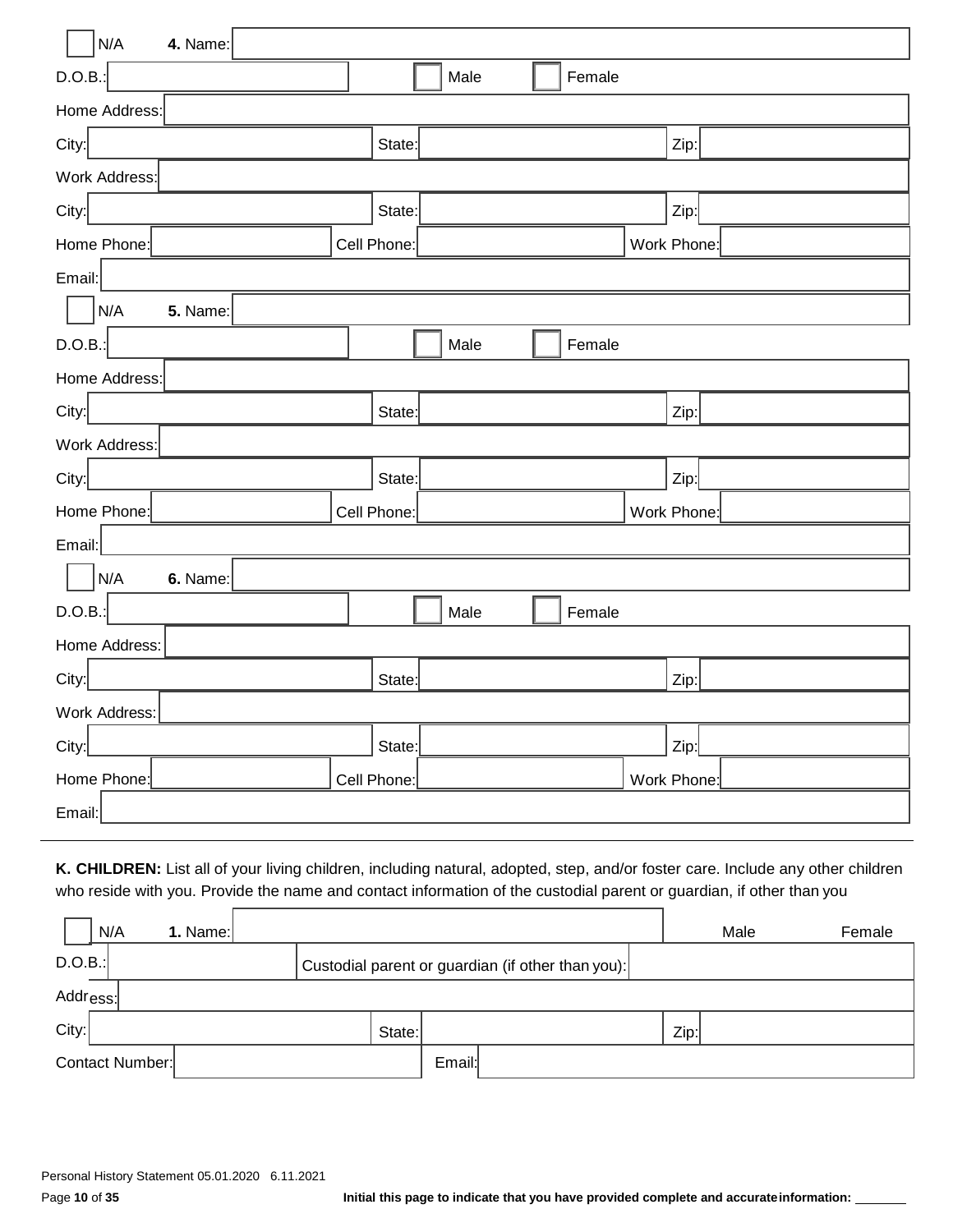| N/A<br>2. Name:                                                                                                           |                                      |        |        |                                                   |  |      | Male   |  | Female |
|---------------------------------------------------------------------------------------------------------------------------|--------------------------------------|--------|--------|---------------------------------------------------|--|------|--------|--|--------|
| D.O.B.:                                                                                                                   |                                      |        |        | Custodial parent or guardian (if other than you): |  |      |        |  |        |
| Address:                                                                                                                  |                                      |        |        |                                                   |  |      |        |  |        |
| City:                                                                                                                     |                                      | State: |        |                                                   |  | Zip: |        |  |        |
| <b>Contact Number:</b>                                                                                                    |                                      |        | Email: |                                                   |  |      |        |  |        |
| N/A<br>3. Name:                                                                                                           |                                      |        |        |                                                   |  |      | Male   |  | Female |
| D.O.B.:                                                                                                                   |                                      |        |        | Custodial parent or guardian (if other than you): |  |      |        |  |        |
| Address:                                                                                                                  |                                      |        |        |                                                   |  |      |        |  |        |
| City:                                                                                                                     |                                      | State: |        |                                                   |  | Zip: |        |  |        |
| Contact Number:                                                                                                           |                                      |        | Email: |                                                   |  |      |        |  |        |
| N/A<br>4. Name:                                                                                                           |                                      |        |        |                                                   |  |      | Male   |  | Female |
| D.O.B.:                                                                                                                   |                                      |        |        | Custodial parent or guardian (if other than you): |  |      |        |  |        |
| Address:                                                                                                                  |                                      |        |        |                                                   |  |      |        |  |        |
| City:                                                                                                                     |                                      | State: |        |                                                   |  | Zip: |        |  |        |
| <b>Contact Number:</b>                                                                                                    |                                      |        | Email: |                                                   |  |      |        |  |        |
| N/A<br><b>5.</b> Name:                                                                                                    |                                      |        |        |                                                   |  |      | Male   |  | Female |
| D.O.B.:                                                                                                                   |                                      |        |        | Custodial parent or guardian (if other than you): |  |      |        |  |        |
| Address:                                                                                                                  |                                      |        |        |                                                   |  |      |        |  |        |
| City:                                                                                                                     |                                      | State: |        |                                                   |  | Zip: |        |  |        |
| Contact Number:                                                                                                           |                                      |        | Email: |                                                   |  |      |        |  |        |
| N/A<br>6. Name:                                                                                                           |                                      |        |        |                                                   |  |      | Male   |  | Female |
| D.O.B.                                                                                                                    |                                      |        |        | Custodial parent or guardian (if other than you): |  |      |        |  |        |
| Address:                                                                                                                  |                                      |        |        |                                                   |  |      |        |  |        |
| City:                                                                                                                     |                                      | State: |        |                                                   |  | Zip: |        |  |        |
| <b>Contact Number:</b>                                                                                                    |                                      |        | Email: |                                                   |  |      |        |  |        |
| L. REFERENCES: List 7-10 people who know you well, such as social and family friends, co-workers, military acquaintances. |                                      |        |        |                                                   |  |      |        |  |        |
| Do not include relatives, employers, or housemates, or other individuals listed elsewhere.                                |                                      |        |        |                                                   |  |      |        |  |        |
| 1. Name:                                                                                                                  |                                      |        |        | Address:                                          |  |      |        |  |        |
| City:                                                                                                                     |                                      | State: |        |                                                   |  | Zip: |        |  |        |
| Company/Work Address:                                                                                                     |                                      |        |        |                                                   |  |      |        |  |        |
| City:                                                                                                                     |                                      | State: |        |                                                   |  | Zip: |        |  |        |
| Home Phone:                                                                                                               | Work Phone:                          |        |        | Cell Phone:                                       |  |      | Email: |  |        |
| How do you know this person (friend, teacher, family, co-worker)?                                                         |                                      |        |        |                                                   |  |      |        |  |        |
|                                                                                                                           | How long have you known this person? |        |        |                                                   |  |      |        |  |        |
| Personal History Statement 05.01.2020 6.11.2021                                                                           |                                      |        |        |                                                   |  |      |        |  |        |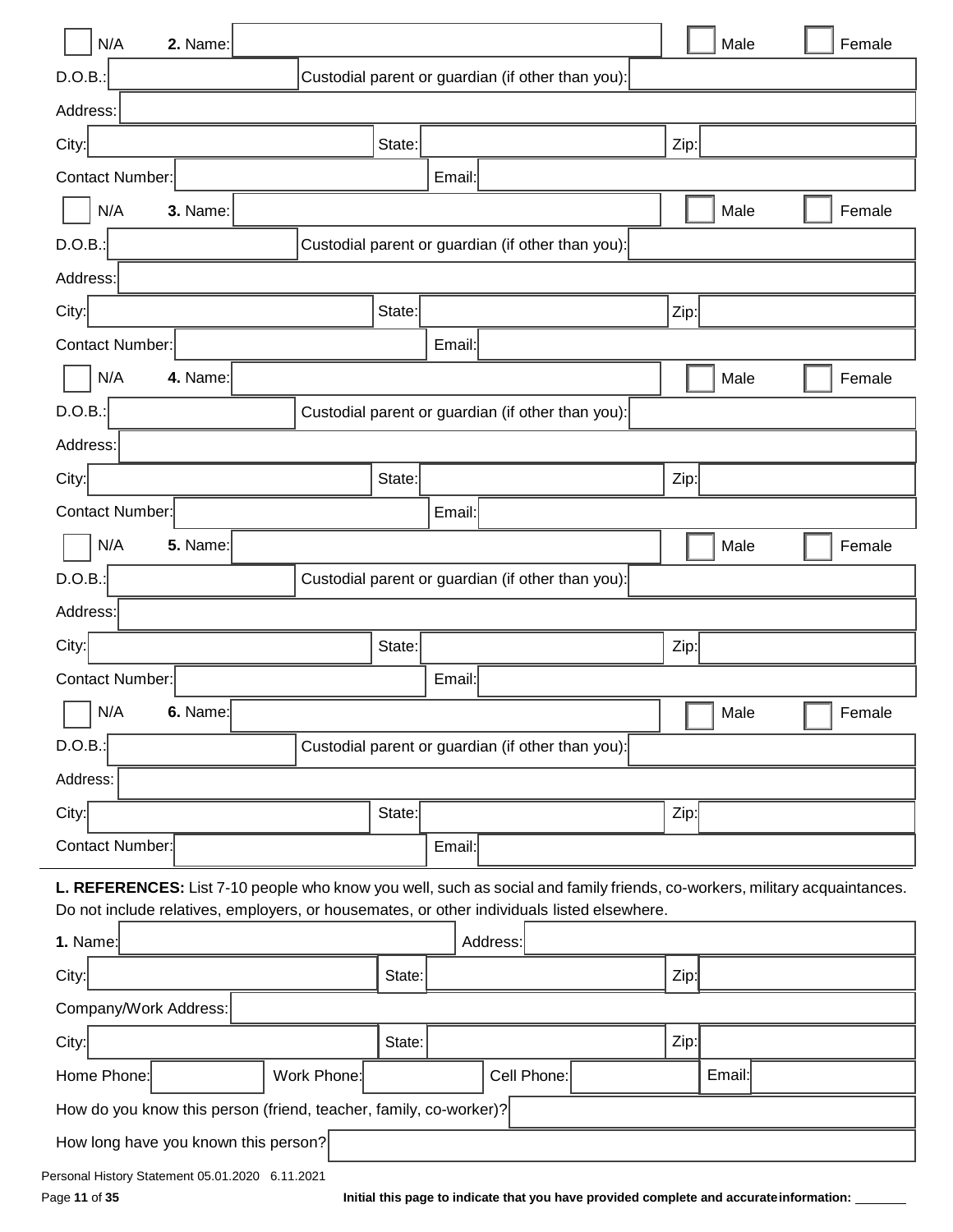| 2. Name:                                                          |        | Address:    |  |      |        |  |  |  |  |  |  |
|-------------------------------------------------------------------|--------|-------------|--|------|--------|--|--|--|--|--|--|
| City:                                                             | State: |             |  | Zip: |        |  |  |  |  |  |  |
| Company/Work Address:                                             |        |             |  |      |        |  |  |  |  |  |  |
| City:                                                             | State: |             |  | Zip: |        |  |  |  |  |  |  |
| Home Phone:<br>Work Phone:                                        |        | Cell Phone: |  |      | Email: |  |  |  |  |  |  |
| How do you know this person (friend, teacher, family, co-worker)? |        |             |  |      |        |  |  |  |  |  |  |
| How long have you known this person?                              |        |             |  |      |        |  |  |  |  |  |  |
| 3. Name:                                                          |        | Address:    |  |      |        |  |  |  |  |  |  |
| City:                                                             | State: |             |  | Zip: |        |  |  |  |  |  |  |
| Company/Work Address:                                             |        |             |  |      |        |  |  |  |  |  |  |
| City:                                                             | State: |             |  | Zip: |        |  |  |  |  |  |  |
| Work Phone:<br>Home Phone:                                        |        | Cell Phone: |  |      | Email: |  |  |  |  |  |  |
| How do you know this person (friend, teacher, family, co-worker)? |        |             |  |      |        |  |  |  |  |  |  |
| How long have you known this person?                              |        |             |  |      |        |  |  |  |  |  |  |
| 4. Name:                                                          |        | Address:    |  |      |        |  |  |  |  |  |  |
| City:                                                             | State: | Zip:        |  |      |        |  |  |  |  |  |  |
| Company/Work Address:                                             |        |             |  |      |        |  |  |  |  |  |  |
| City:                                                             | State: |             |  | Zip: |        |  |  |  |  |  |  |
| Work Phone:<br>Home Phone:                                        |        | Cell Phone: |  |      | Email: |  |  |  |  |  |  |
| How do you know this person (friend, teacher, family, co-worker)? |        |             |  |      |        |  |  |  |  |  |  |
| How long have you known this person?                              |        |             |  |      |        |  |  |  |  |  |  |
| 5. Name:                                                          |        | Address:    |  |      |        |  |  |  |  |  |  |
| City:                                                             | State: |             |  | Zip: |        |  |  |  |  |  |  |
| Company/Work Address:                                             |        |             |  |      |        |  |  |  |  |  |  |
| City:                                                             | State: |             |  | Zip: |        |  |  |  |  |  |  |
| Home Phone:<br>Work Phone:                                        |        | Cell Phone: |  |      | Email: |  |  |  |  |  |  |
| How do you know this person (friend, teacher, family, co-worker)? |        |             |  |      |        |  |  |  |  |  |  |
| How long have you known this person?                              |        |             |  |      |        |  |  |  |  |  |  |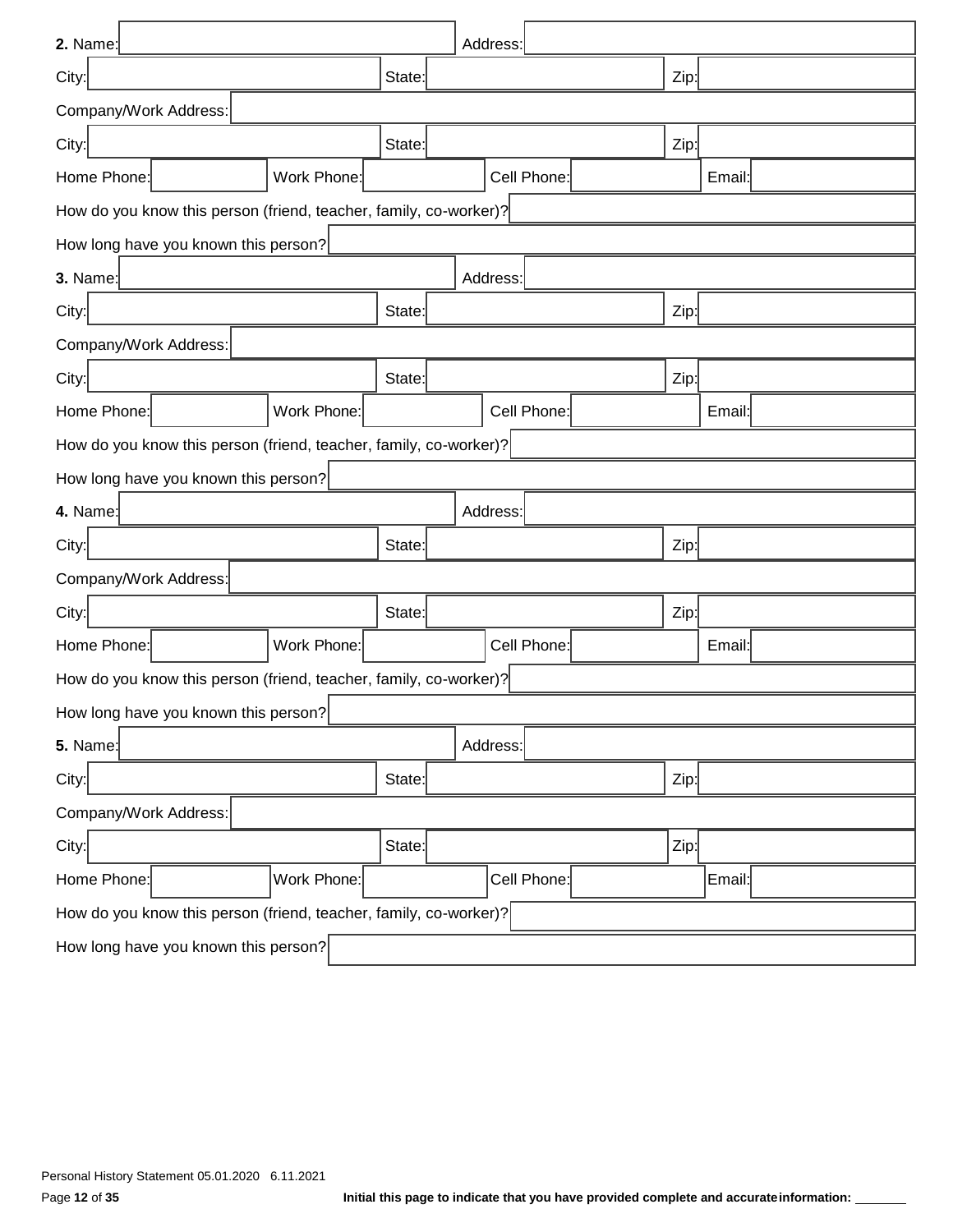| 6. Name:                                                                        |                     |        | Address:                                                                                                    |      |                     |
|---------------------------------------------------------------------------------|---------------------|--------|-------------------------------------------------------------------------------------------------------------|------|---------------------|
| City:                                                                           |                     | State: |                                                                                                             | Zip: |                     |
| Company/Work Address:                                                           |                     |        |                                                                                                             |      |                     |
| City:                                                                           |                     | State: |                                                                                                             | Zip: |                     |
| Home Phone:                                                                     | Work Phone:         |        | Cell Phone:                                                                                                 |      | Email:              |
| How do you know this person (friend, teacher, family, co-worker)?               |                     |        |                                                                                                             |      |                     |
| How long have you known this person?                                            |                     |        |                                                                                                             |      |                     |
| 7. Name:                                                                        |                     |        | Address:                                                                                                    |      |                     |
| City:                                                                           |                     | State: |                                                                                                             | Zip: |                     |
| Company/Work Address:                                                           |                     |        |                                                                                                             |      |                     |
| City:                                                                           |                     | State: |                                                                                                             | Zip: |                     |
| Home Phone:                                                                     | Work Phone:         |        | Cell Phone:                                                                                                 |      | Email:              |
| How do you know this person (friend, teacher, family, co-worker)?               |                     |        |                                                                                                             |      |                     |
| How long have you known this person?                                            |                     |        |                                                                                                             |      |                     |
| 8. Name:                                                                        |                     |        | Address:                                                                                                    |      |                     |
| City:                                                                           |                     | State: |                                                                                                             | Zip: |                     |
| Company/Work Address:                                                           |                     |        |                                                                                                             |      |                     |
| City:                                                                           |                     | State: |                                                                                                             | Zip: |                     |
| Home Phone:                                                                     | Work Phone:         |        | Cell Phone:                                                                                                 |      | Email:              |
| How do you know this person (friend, teacher, family, co-worker)?               |                     |        |                                                                                                             |      |                     |
| How long have you known this person?                                            |                     |        |                                                                                                             |      |                     |
| <b>SECTION 3: EDUCATION</b>                                                     |                     |        |                                                                                                             |      |                     |
|                                                                                 |                     |        | NOTE: You will be required to furnish transcripts or other proof to support all of your educational claims. |      |                     |
| Check applicable:<br>List high schools attended or where you obtained your GED: | High School Diploma | GED    | Discharge documents from armed services with 2 years active duty                                            |      |                     |
| 1. Name:                                                                        |                     |        | City:                                                                                                       |      | State:              |
| To:<br>From:                                                                    |                     |        | Did you graduate?<br>Yes                                                                                    | No   |                     |
| 2. Na $ne$                                                                      |                     |        | City:                                                                                                       |      | State:              |
| To:<br>From:                                                                    |                     |        | Did you graduate?<br>Yes                                                                                    | No   |                     |
| List all colleges or universities attended:                                     |                     |        |                                                                                                             |      |                     |
| 1. Name:                                                                        |                     |        | City:                                                                                                       |      | State:              |
| From:<br>To!                                                                    |                     |        | Type of Degre Earned:                                                                                       |      | Total Units Earned: |
| 2. Na ne:                                                                       |                     |        | City:                                                                                                       |      | State:              |
| To:<br>From:                                                                    |                     |        | Type of Degree Earned:                                                                                      |      | Total Units Earned: |
| Personal History Statement 05.01.2020 6.11.2021                                 |                     |        |                                                                                                             |      |                     |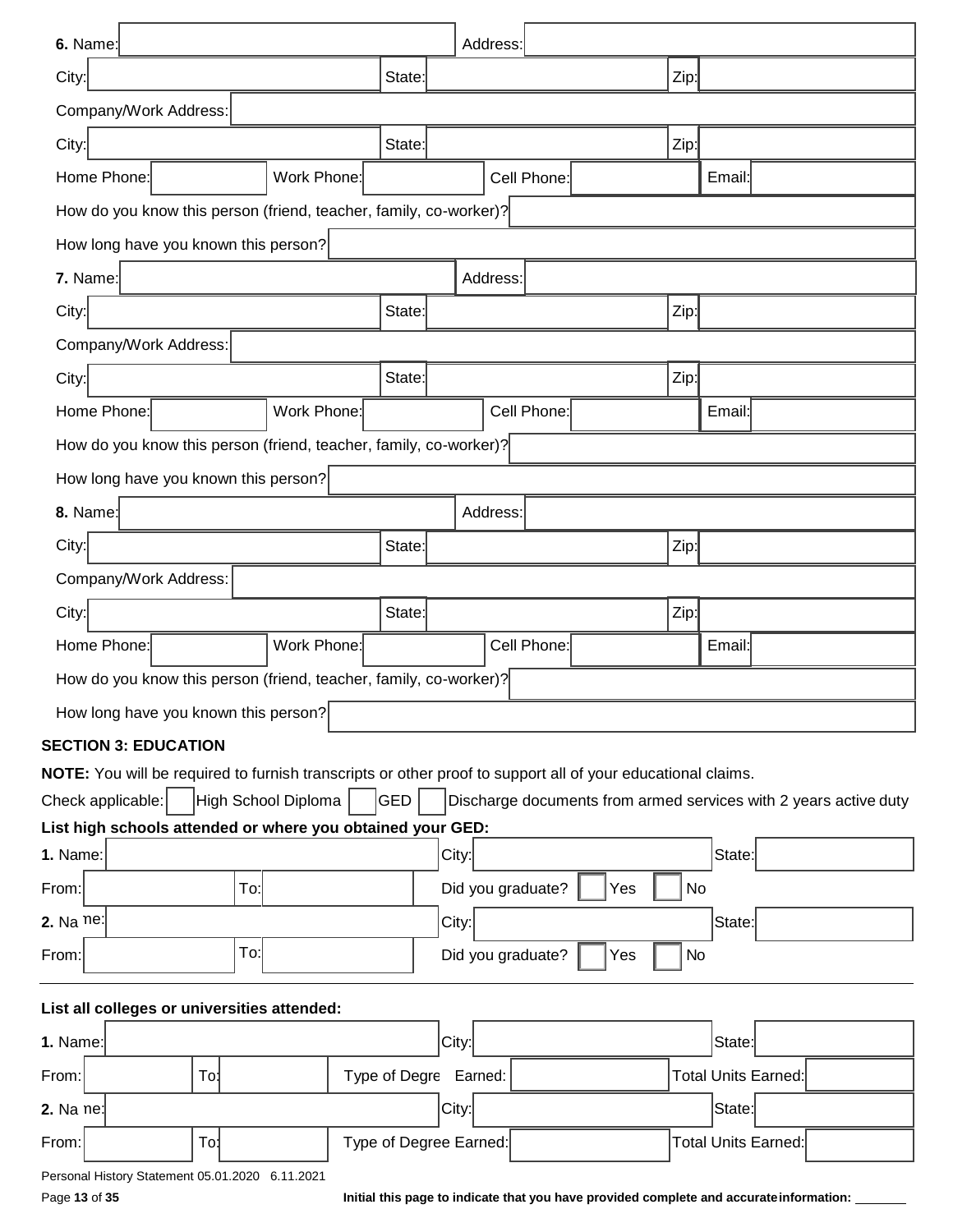| $3.$ Name:         | City:                  | State:              |
|--------------------|------------------------|---------------------|
| From:<br>-<br>To:l | Type of Degree Earned: | Total Units Earned: |

#### **List any trade, vocational, or business schools/institutes attended:**

| List any trade, vocational, or business scribbishmentuces attended.                                                                                           |       |        |
|---------------------------------------------------------------------------------------------------------------------------------------------------------------|-------|--------|
| 1. Name:                                                                                                                                                      | From: | To:    |
| Type of school or training:                                                                                                                                   | City: | State: |
| No<br>Did you complete the course?<br>Yes                                                                                                                     |       |        |
| $2.$ Name:                                                                                                                                                    | From: | To:    |
| Type of school or training:                                                                                                                                   | City: | State: |
| No<br>Did you complete the course?<br>Yes                                                                                                                     |       |        |
| $3.$ Name:                                                                                                                                                    | From: | To:    |
| Type of school or training:                                                                                                                                   | City: | State: |
| Did you complete the course?<br>No<br>Yes                                                                                                                     |       |        |
| Have you ever been placed on academic discipline, suspended, or expelled from any high school, college/university,<br>Yes<br>business, or trade school?<br>No |       |        |

If yes, describe in detail below. Starting with high school, list any disciplinary actions received in any school or educational institution. Include when the disciplinary action(s) occurred, name of school(s), and explanation of circumstances.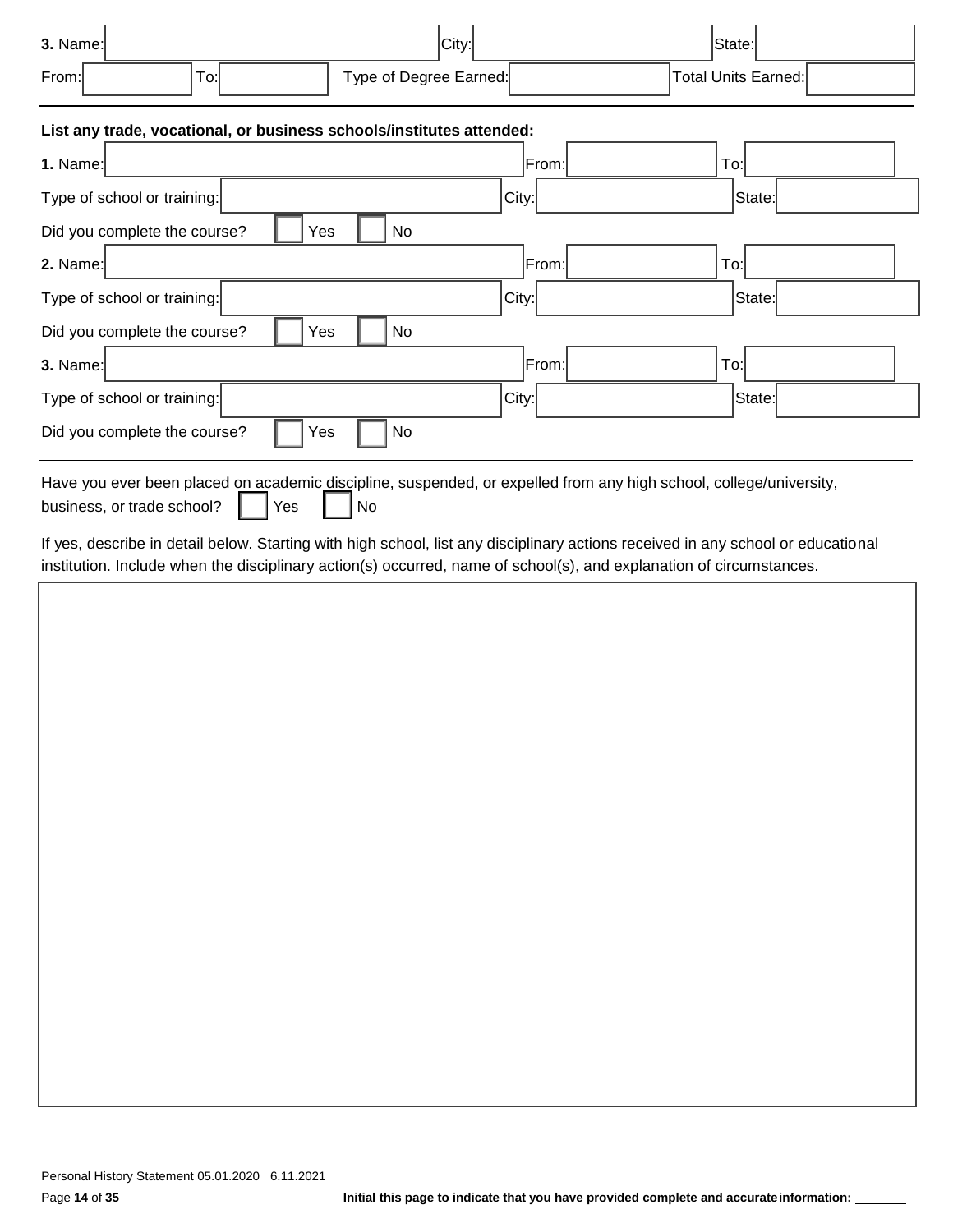#### **SECTION 4: RESIDENCES**

#### LIST OF RESIDENCES

Г

- List all residences during the last ten years or since age 17. Provide complete addresses (include markers such as Street, Drive, Road, East, West, etc., and unit or apartment number). Do not use P.O. Boxes.
- If the residence is a military base, identify the name of the base in the address, nearest city, state, and zip code. DO NOT LIST military barracks mates, unless you shared individual quarters.
- If you need additional space for your answers, attach additional sheets as needed. Be sure to indicate what section number and page this refers to.

| 1. Current Residence Address:                           |        |                        |        |  |
|---------------------------------------------------------|--------|------------------------|--------|--|
| City:                                                   | State: |                        | Zip:   |  |
| If renting; property manager, rent collector, or owner: |        | Contact Number:        |        |  |
| Address of property mgr., rent collector, or owner:     |        |                        | Email: |  |
| City:                                                   | State: |                        | Zip:   |  |
| From:<br>To:                                            |        |                        |        |  |
| N/A<br>Name(s) of those with whom you live:             |        |                        |        |  |
| 2. Former Address:                                      |        |                        |        |  |
| City:                                                   | State: |                        | Zip:   |  |
| If renting; property manager, rent collector, or owner: |        | Contact Number:        |        |  |
| Address of property mgr., rent collector, or owner:     |        |                        | Email: |  |
| City:                                                   | State: |                        | Zip:   |  |
| From:<br>To:                                            |        |                        |        |  |
| Name(s) of those with whom you live:<br>N/A             |        |                        |        |  |
| Reason for moving:                                      |        |                        |        |  |
| 3. Former Address:                                      |        |                        |        |  |
| City:                                                   | State: |                        | Zip:   |  |
| If renting; property manager, rent collector, or owner: |        | <b>Contact Number:</b> |        |  |
| Address of property mgr., rent collector, or owner:     |        |                        | Email: |  |
| City:                                                   | State: |                        | Zip:   |  |
| To:<br>From:                                            |        |                        |        |  |
| Name(s) of those with whom you live:<br>N/A             |        |                        |        |  |
| Reason for moving:                                      |        |                        |        |  |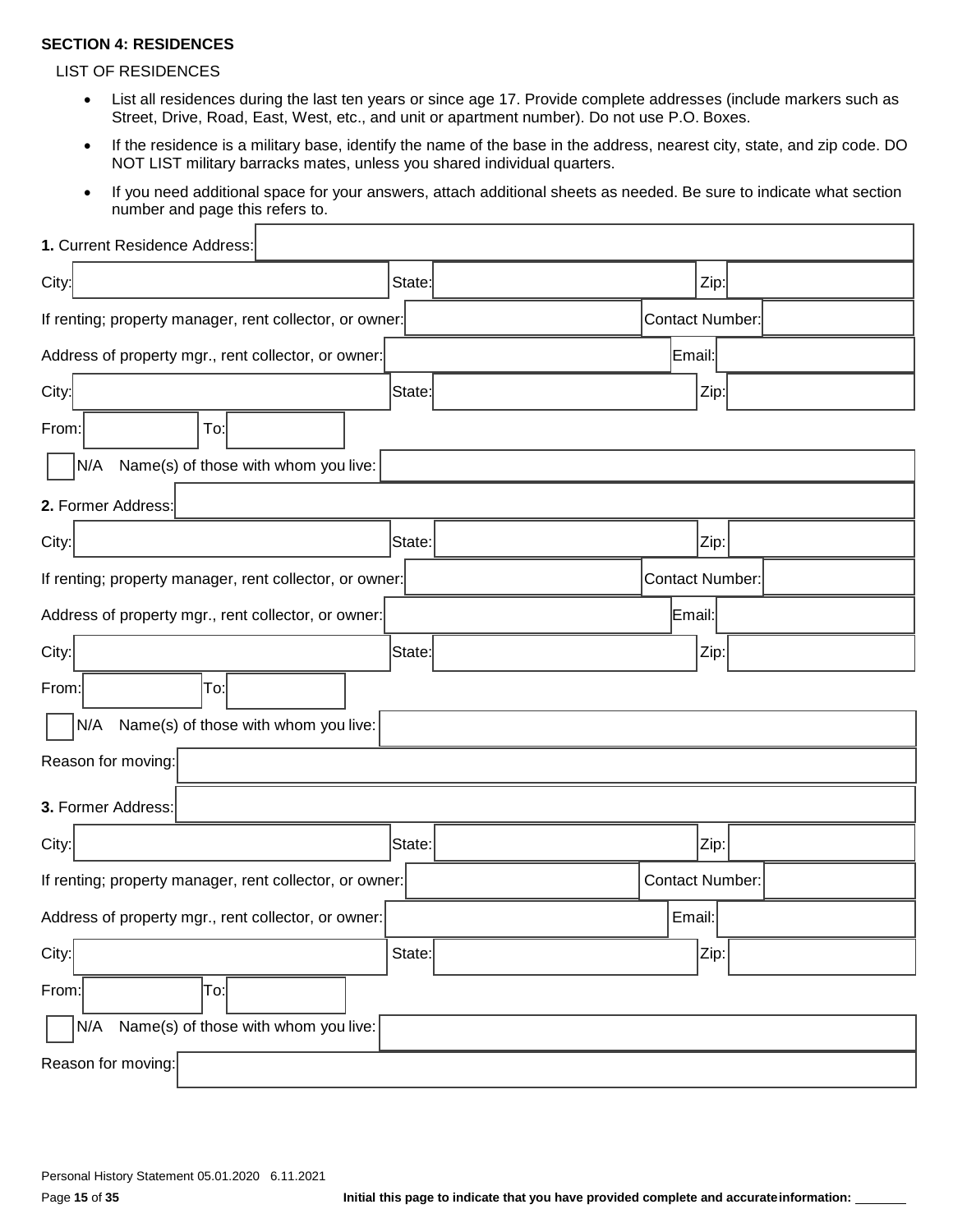| 4. Former Address:                                      |        |                        |      |
|---------------------------------------------------------|--------|------------------------|------|
| City:                                                   | State: |                        | Zip: |
| If renting; property manager, rent collector, or owner: |        | <b>Contact Number:</b> |      |
| Address of property mgr., rent collector, or owner:     |        | Email:                 |      |
| City:                                                   | State: |                        | Zip: |
| To:<br>From:                                            |        |                        |      |
| Name(s) of those with whom you live:<br>N/A             |        |                        |      |
| Reason for moving:                                      |        |                        |      |
| 5. Former Address:                                      |        |                        |      |
| City:                                                   | State: |                        | Zip: |
| If renting; property manager, rent collector, or owner: |        | <b>Contact Number:</b> |      |
| Address of property mgr., rent collector, or owner:     |        | Email:                 |      |
| City:                                                   | State: |                        | Zip: |
| To:<br>From:                                            |        |                        |      |
| Name(s) of those with whom you live:<br>N/A             |        |                        |      |
| Reason for moving:                                      |        |                        |      |
| 6. Former Address:                                      |        |                        |      |
| City:                                                   | State: |                        | Zip: |
| If renting; property manager, rent collector, or owner: |        | <b>Contact Number:</b> |      |
| Address of property mgr., rent collector, or owner:     |        | Email:                 |      |
| City:                                                   | State: |                        | Zip: |
| To:<br>From:                                            |        |                        |      |
| N/A<br>Name(s) of those with whom you live:             |        |                        |      |
| Reason for moving:                                      |        |                        |      |
| 7. Former Address:                                      |        |                        |      |
| City:                                                   | State: |                        | Zip: |
| If renting; property manager, rent collector, or owner: |        | <b>Contact Number:</b> |      |
| Address of property mgr., rent collector, or owner:     |        | Email:                 |      |
| City:                                                   | State: |                        | Zip: |
| From:<br> To:                                           |        |                        |      |
| Name(s) of those with whom you live:<br>N/A             |        |                        |      |
| Reason for moving:                                      |        |                        |      |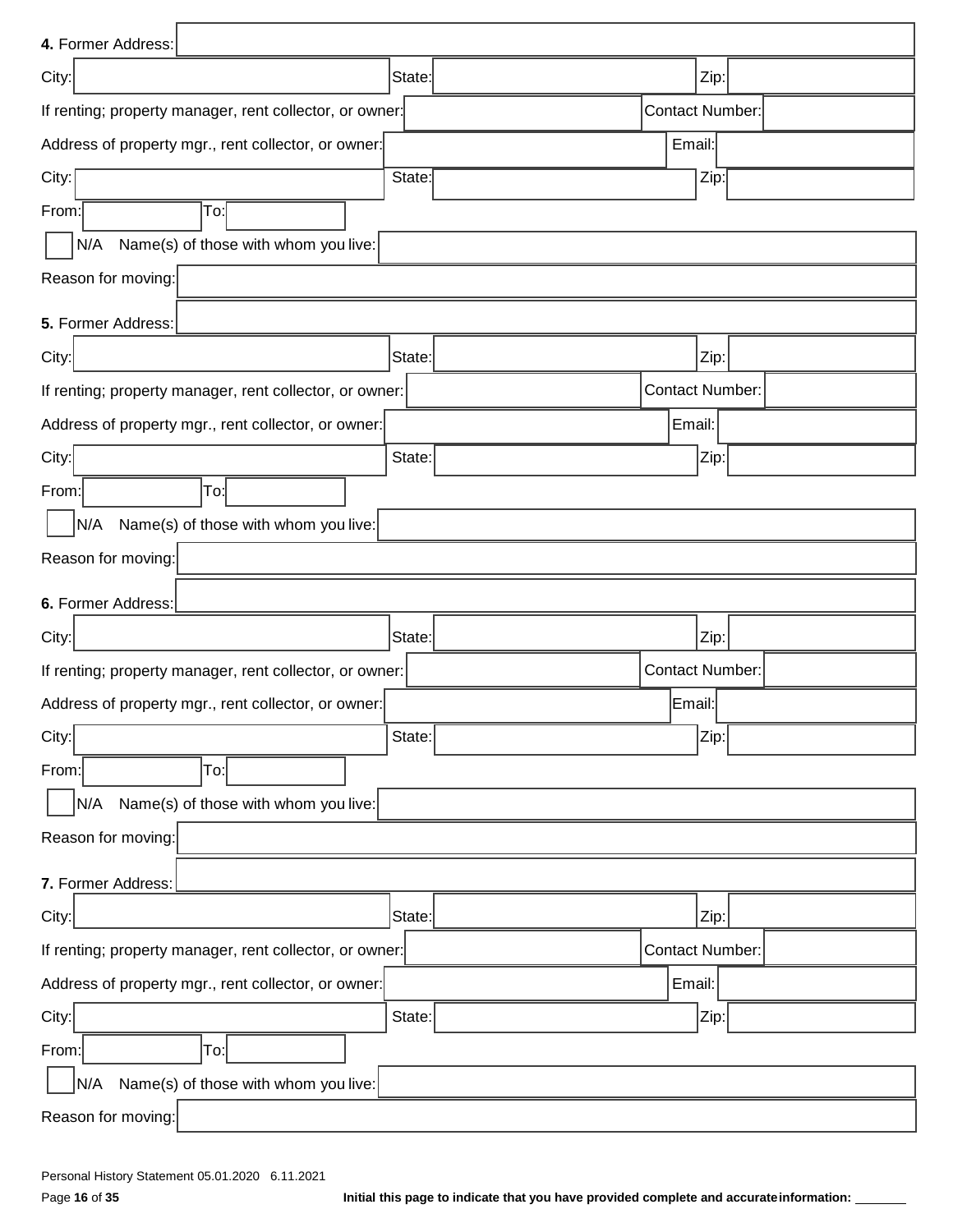Provide contact information for all housemates listed in the above entries for Section 4 that you have resided with during the past 10 years, or since the age of 17. DO NOT list anyone for whom you have already provided contact information. If you need additional space for your answers, attach additional sheets as needed. Be sure to indicate what section number and page this refers to.

| pago uno roioro to.                                                  |                                                                      |                        |  |  |        |      |  |
|----------------------------------------------------------------------|----------------------------------------------------------------------|------------------------|--|--|--------|------|--|
| 1. Housemate Name:                                                   |                                                                      | Contact Number:        |  |  | Email: |      |  |
| <b>Current Street Address:</b>                                       |                                                                      |                        |  |  |        |      |  |
| City:                                                                |                                                                      | State:                 |  |  |        | Zip: |  |
| Nature of relationship (friend, relative, landlord, housemate only): |                                                                      |                        |  |  |        |      |  |
| 2. Housemate Name:                                                   |                                                                      | Contact Number:        |  |  | Email: |      |  |
| <b>Current Street Address:</b>                                       |                                                                      |                        |  |  |        |      |  |
| City:                                                                |                                                                      | State:                 |  |  |        | Zip: |  |
|                                                                      | Nature of relationship (friend, relative, landlord, housemate only): |                        |  |  |        |      |  |
| 3. Housemate Name:                                                   |                                                                      | Contact Number:        |  |  | Email: |      |  |
| <b>Current Street Address:</b>                                       |                                                                      |                        |  |  |        |      |  |
| City:                                                                |                                                                      | State:                 |  |  |        | Zip: |  |
|                                                                      | Nature of relationship (friend, relative, landlord, housemate only): |                        |  |  |        |      |  |
| 4. Housemate Name:                                                   |                                                                      | Contact Number:        |  |  | Email: |      |  |
| <b>Current Street Address:</b>                                       |                                                                      |                        |  |  |        |      |  |
| City:                                                                |                                                                      | State:                 |  |  |        | Zip: |  |
|                                                                      | Nature of relationship (friend, relative, landlord, housemate only): |                        |  |  |        |      |  |
| 5. Housemate Name:                                                   |                                                                      | <b>Contact Number:</b> |  |  | Email: |      |  |
| <b>Current Street Address:</b>                                       |                                                                      |                        |  |  |        |      |  |
| City:                                                                |                                                                      | State:                 |  |  |        | Zip: |  |
|                                                                      | Nature of relationship (friend, relative, landlord, housemate only): |                        |  |  |        |      |  |
| 6. Housemate Name:                                                   |                                                                      | Contact Number:        |  |  | Email: |      |  |
| <b>Current Street Address:</b>                                       |                                                                      |                        |  |  |        |      |  |
| City:                                                                |                                                                      | State:                 |  |  |        | Zip: |  |
|                                                                      | Nature of relationship (friend, relative, landlord, housemate only): |                        |  |  |        |      |  |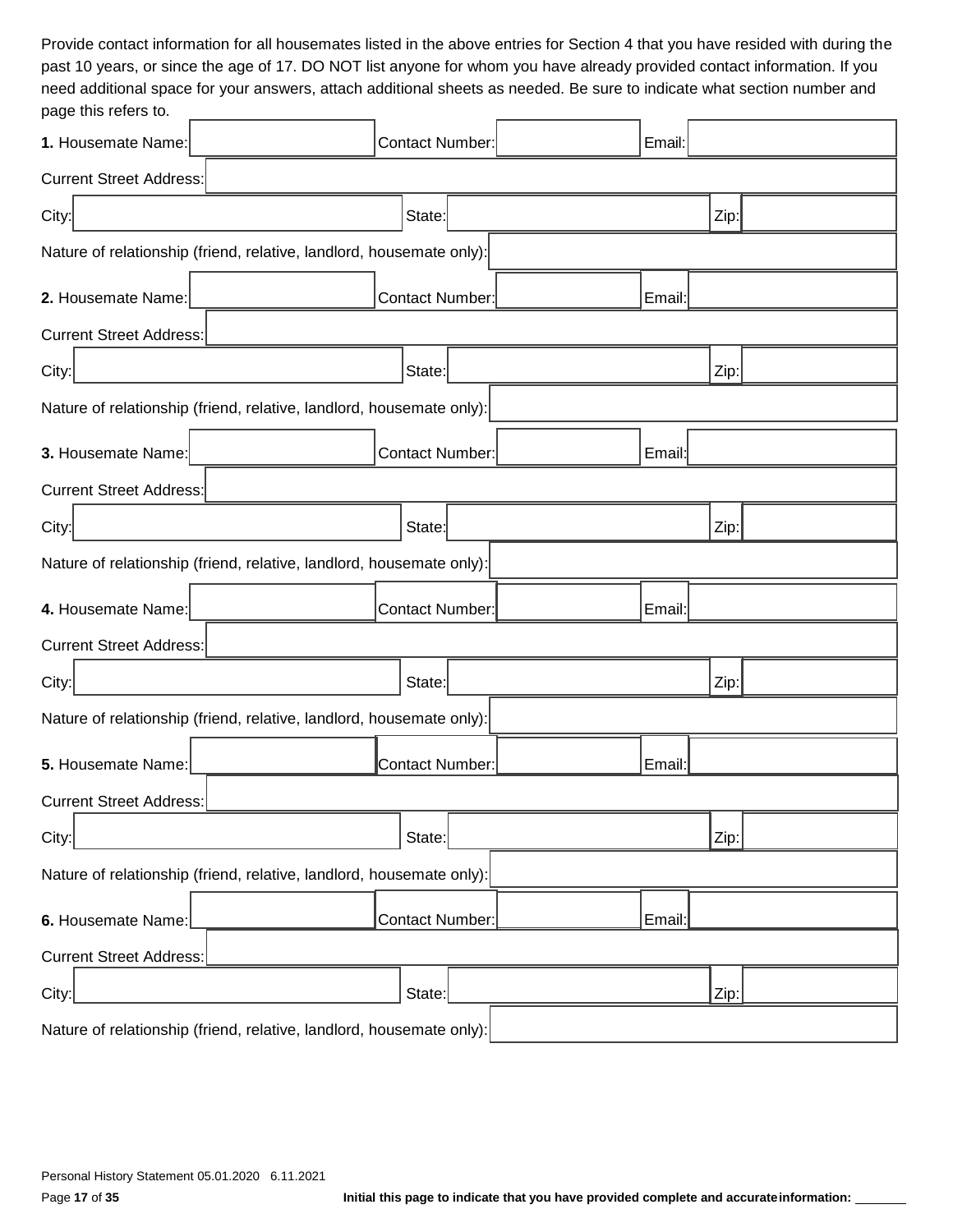| Have you ever been evicted or asked to leave a residence?                                                                                                                                                                                                                                                                                                                                                                               | Yes                    | No               |               |                                                          |
|-----------------------------------------------------------------------------------------------------------------------------------------------------------------------------------------------------------------------------------------------------------------------------------------------------------------------------------------------------------------------------------------------------------------------------------------|------------------------|------------------|---------------|----------------------------------------------------------|
| Have you ever left a residence owing rent?                                                                                                                                                                                                                                                                                                                                                                                              | Yes<br>No              |                  |               |                                                          |
| If you answered "Yes" to either of the two questions above, explain (include when, where, and circumstances):                                                                                                                                                                                                                                                                                                                           |                        |                  |               |                                                          |
| <b>SECTION 5: EXPERIENCE AND EMPLOYMENT</b>                                                                                                                                                                                                                                                                                                                                                                                             |                        |                  |               |                                                          |
| <b>JOB EXPERIENCE</b>                                                                                                                                                                                                                                                                                                                                                                                                                   |                        |                  |               |                                                          |
| Have you EVER served as a Peace Officer, Jailer, or Telecommunicator in another state OR another<br>country?<br>Yes<br>No<br>If YES, list below.                                                                                                                                                                                                                                                                                        |                        |                  |               |                                                          |
| List ALL jobs you have had in the last ten years, including part-time, temporary, self-employment, and<br>volunteer. (Begin with your most current. If more space is needed, continue your response on the additional<br>space page at the end of the Personal History Statement).<br>Have you EVER served in the Military? $YES$ or NO<br>enter your military base, assignments, or unit of assignment. Include ALL military services. |                        |                  |               | If you have military experience, including reserve duty, |
| List ALL periods of unemployment in excess of 30 days.                                                                                                                                                                                                                                                                                                                                                                                  |                        |                  |               |                                                          |
| 1. Name of Employer or Military Unit:                                                                                                                                                                                                                                                                                                                                                                                                   |                        | From:            |               | To:                                                      |
| Address or Base:                                                                                                                                                                                                                                                                                                                                                                                                                        |                        |                  |               |                                                          |
| City:                                                                                                                                                                                                                                                                                                                                                                                                                                   | State:                 |                  | Zip:          |                                                          |
| Supervisor:                                                                                                                                                                                                                                                                                                                                                                                                                             | <b>Contact Number:</b> |                  | Email:        |                                                          |
| Job Title:                                                                                                                                                                                                                                                                                                                                                                                                                              | Reason for Leaving:    |                  |               |                                                          |
| Duties/Assignments:                                                                                                                                                                                                                                                                                                                                                                                                                     |                        |                  |               |                                                          |
| Full-Time<br>Part-Time                                                                                                                                                                                                                                                                                                                                                                                                                  | Temporary              | Self-Employed    | Unemployed    |                                                          |
| Names of Co-Worker(s) and their Phone Number(s):                                                                                                                                                                                                                                                                                                                                                                                        |                        |                  |               |                                                          |
| Would there be a problem if we contact your current employer?<br>If yes, explain:                                                                                                                                                                                                                                                                                                                                                       |                        | No<br>Yes        |               |                                                          |
|                                                                                                                                                                                                                                                                                                                                                                                                                                         |                        |                  |               |                                                          |
|                                                                                                                                                                                                                                                                                                                                                                                                                                         |                        |                  |               |                                                          |
| 2. Period of Unemployment<br>From:<br>To:<br>Student<br>Check if applicable:                                                                                                                                                                                                                                                                                                                                                            | Between jobs           | Leave of absence | <b>Travel</b> | Other                                                    |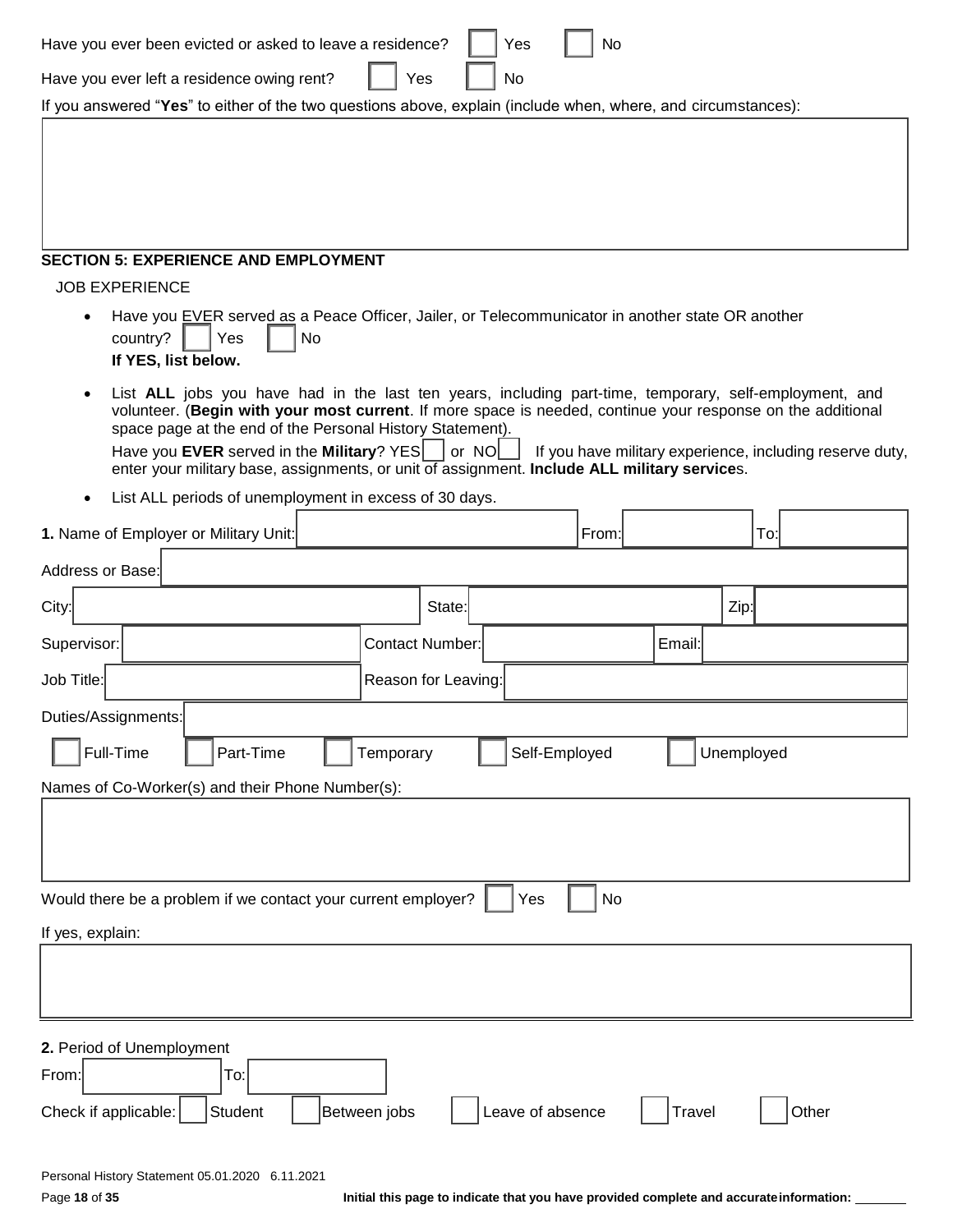| 3. Name of Employer or Military Unit:            |                        | From:                             | To:        |
|--------------------------------------------------|------------------------|-----------------------------------|------------|
| Address or Base:                                 |                        |                                   |            |
| City:                                            | State:                 |                                   | Zip:       |
| Supervisor:                                      | <b>Contact Number:</b> | Email:                            |            |
| Job Title:                                       | Reason for Leaving:    |                                   |            |
| Duties/Assignments:                              |                        |                                   |            |
| Full-Time<br>Part-Time                           | Temporary              | Self-Employed                     | Unemployed |
| Names of Co-Worker(s) and their Phone Number(s): |                        |                                   |            |
|                                                  |                        |                                   |            |
|                                                  |                        |                                   |            |
| 4. Period of Unemployment                        |                        |                                   |            |
| To:<br>From:                                     |                        |                                   |            |
| Student<br>Check if applicable:                  | Between jobs           | Leave of absence<br><b>Travel</b> | Other      |
|                                                  |                        |                                   |            |
| 5. Name of Employer or Military Unit:            |                        | From:                             | To:        |
| Address or Base:                                 |                        |                                   |            |
| City:                                            | State:                 |                                   | Zip¦       |
| Supervisor:                                      | <b>Contact Number:</b> | Email:                            |            |
| Job Title:                                       | Reason for Leaving:    |                                   |            |
| Duties/Assignments:                              |                        |                                   |            |
| Full-Time<br>Part-Time                           | Temporary              | Self-Employed                     | Unemployed |
| Names of Co-Worker(s) and their Phone Number(s): |                        |                                   |            |
|                                                  |                        |                                   |            |
|                                                  |                        |                                   |            |
|                                                  |                        |                                   |            |
| 6. Period of Unemployment<br>From:<br>To:        |                        |                                   |            |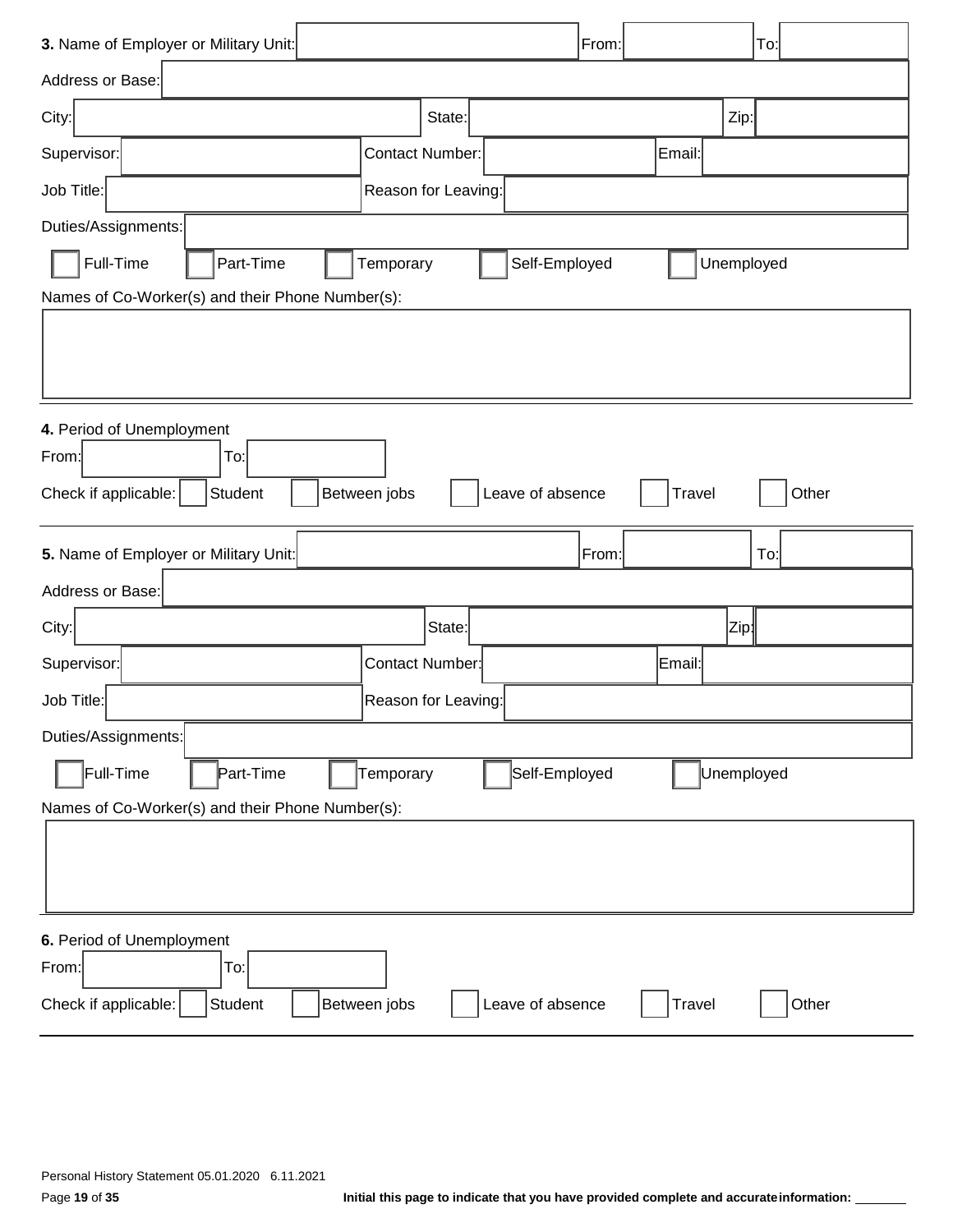| 7. Name of Employer or Military Unit:            |                                  | From:<br>To:  |       |
|--------------------------------------------------|----------------------------------|---------------|-------|
| Address or Base:                                 |                                  |               |       |
| City:                                            | State:                           | Zip∦          |       |
| Supervisor:                                      | <b>Contact Number:</b>           | Email:        |       |
| Job Title:                                       | Reason for Leaving:              |               |       |
| Duties/Assignments:                              |                                  |               |       |
| Full-Time<br>Part-Time                           | Self-Employed<br>Temporary       | Unemployed    |       |
| Names of Co-Worker(s) and their Phone Number(s): |                                  |               |       |
|                                                  |                                  |               |       |
|                                                  |                                  |               |       |
|                                                  |                                  |               |       |
| 8. Period of Unemployment<br>From:<br>To:        |                                  |               |       |
| Check if applicable:<br>Student                  | Between jobs<br>Leave of absence | <b>Travel</b> | Other |
|                                                  |                                  |               |       |
| 9. Name of Employer or Military Unit:            |                                  | From:<br>To:  |       |
| Address or Base:                                 |                                  |               |       |
| City:                                            | State:                           | Zip:          |       |
| Supervisor:                                      | <b>Contact Number:</b>           | Email:        |       |
| Job Title:                                       | Reason for Leaving:              |               |       |
| Duties/Assignments:                              |                                  |               |       |
| Full-Time<br>Part-Time                           | Self-Employed<br>Temporary       | Unemployed    |       |
| Names of Co-Worker(s) and their Phone Number(s): |                                  |               |       |
|                                                  |                                  |               |       |
|                                                  |                                  |               |       |
|                                                  |                                  |               |       |
| 10. Period of Unemployment                       |                                  |               |       |
| To:<br>From:<br>Check if applicable:<br>Student  |                                  |               |       |
|                                                  | Between jobs<br>Leave of absence | Travel        | Other |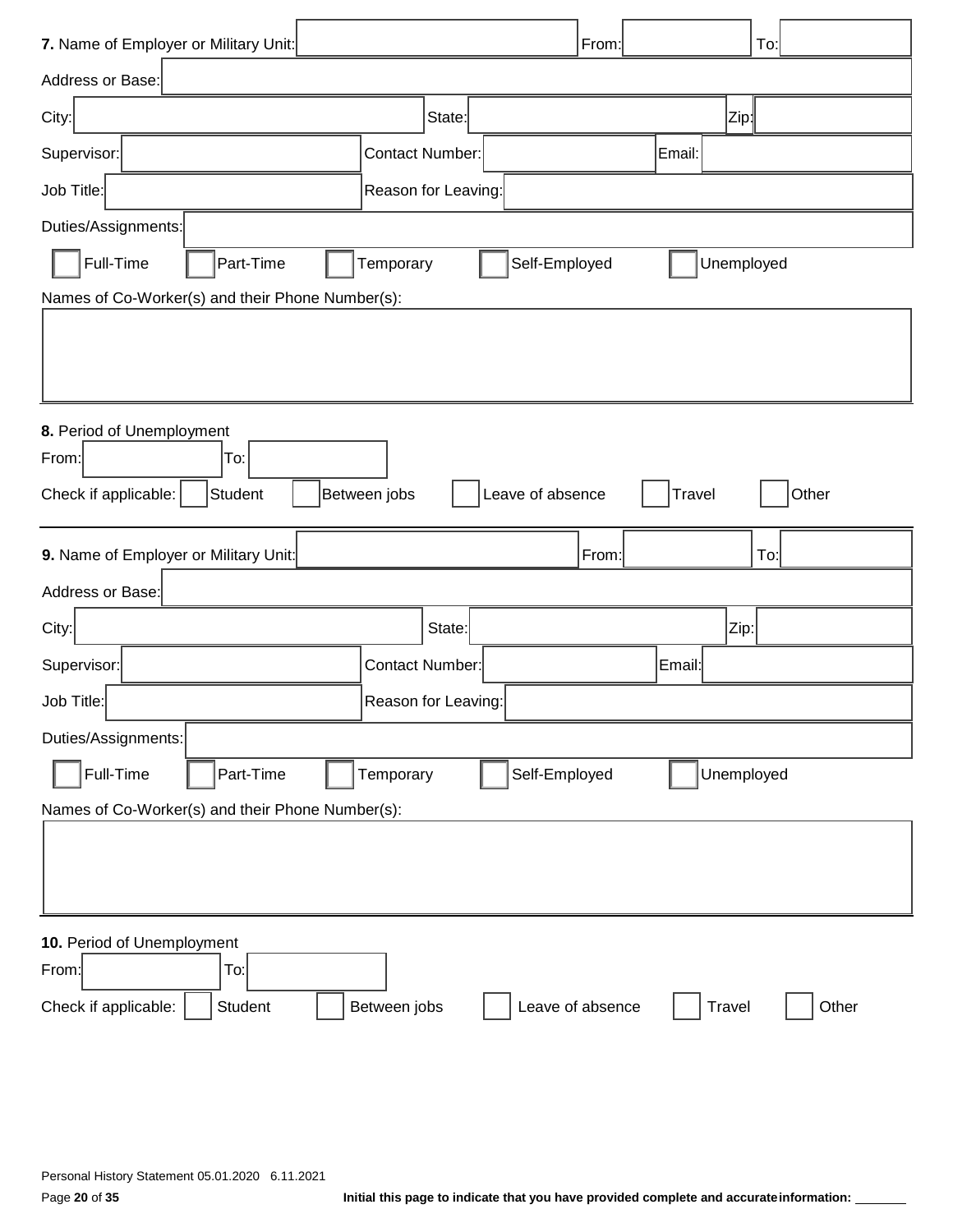| 11. Name of Employer or Military Unit:           |                                  | From:            | To:        |
|--------------------------------------------------|----------------------------------|------------------|------------|
| Address or Base:                                 |                                  |                  |            |
| City:                                            | State:                           | Zip <sub>1</sub> |            |
| Supervisor:                                      | <b>Contact Number:</b>           | Email:           |            |
| Job Title:                                       | Reason for Leaving:              |                  |            |
| Duties/Assignments:                              |                                  |                  |            |
| Full-Time<br>Part-Time                           | Self-Employed<br>Temporary       | Unemployed       |            |
| Names of Co-Worker(s) and their Phone Number(s): |                                  |                  |            |
|                                                  |                                  |                  |            |
|                                                  |                                  |                  |            |
|                                                  |                                  |                  |            |
| 12. Period of Unemployment                       |                                  |                  |            |
| From:<br>To:                                     |                                  |                  |            |
| Student<br>Check if applicable:                  | Between jobs<br>Leave of absence | Travel           | Other      |
| 13. Name of Employer or Military Unit:           |                                  | From:            | To:        |
| Address or Base:                                 |                                  |                  |            |
| City:                                            | State:                           | Zip:             |            |
| Supervisor:                                      | <b>Contact Number:</b>           | Email:           |            |
| Job Title:                                       | Reason for Leaving:              |                  |            |
| Duties/Assignments:                              |                                  |                  |            |
| Full-Time<br>Part-Time                           | Self-Employed<br>Temporary       |                  | Unemployed |
| Names of Co-Worker(s) and their Phone Number(s): |                                  |                  |            |
|                                                  |                                  |                  |            |
|                                                  |                                  |                  |            |
|                                                  |                                  |                  |            |
| 14. Period of Unemployment                       |                                  |                  |            |
| To:<br>From:                                     |                                  |                  |            |
| Student<br>Check if applicable:                  | Between jobs<br>Leave of absence | Travel           | Other      |
|                                                  |                                  |                  |            |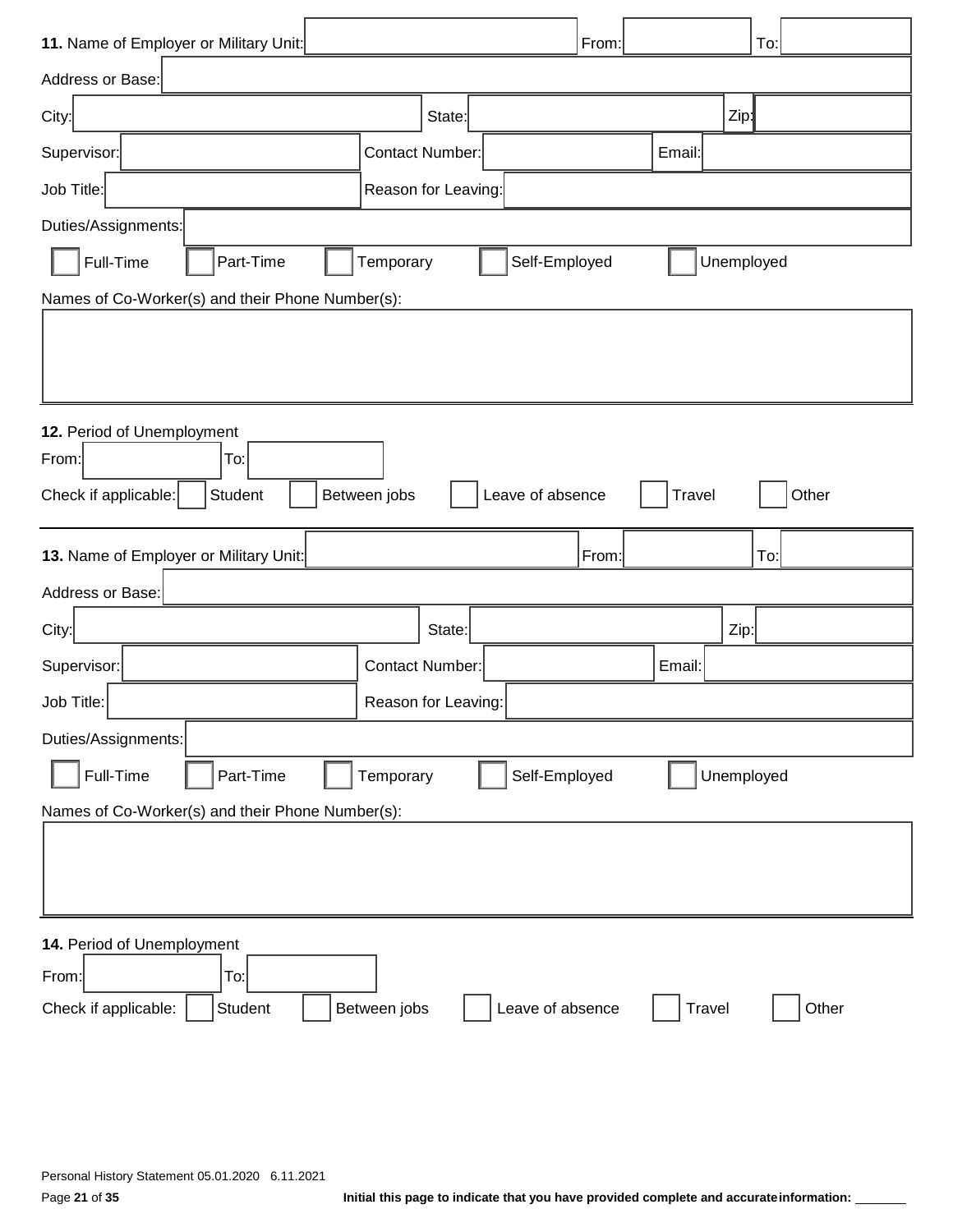| 15. Name of Employer or Military Unit:                                                                                                                                                    |                                                                                         | From:         |        | To:              |
|-------------------------------------------------------------------------------------------------------------------------------------------------------------------------------------------|-----------------------------------------------------------------------------------------|---------------|--------|------------------|
| Address or Base:                                                                                                                                                                          |                                                                                         |               |        |                  |
| City:                                                                                                                                                                                     | State:                                                                                  |               |        | Zip <sub>1</sub> |
| Supervisor:                                                                                                                                                                               | <b>Contact Number:</b>                                                                  |               | Email: |                  |
| Job Title:                                                                                                                                                                                | Reason for Leaving:                                                                     |               |        |                  |
| Duties/Assignments:                                                                                                                                                                       |                                                                                         |               |        |                  |
| Full-Time<br>Part-Time                                                                                                                                                                    | Temporary                                                                               | Self-Employed |        | Unemployed       |
| Names of Co-Worker(s) and their Phone Number(s):                                                                                                                                          |                                                                                         |               |        |                  |
|                                                                                                                                                                                           |                                                                                         |               |        |                  |
| 16. Period of Unemployment                                                                                                                                                                |                                                                                         |               |        |                  |
| To:<br>From:                                                                                                                                                                              |                                                                                         |               |        |                  |
| Student<br>Check if applicable:                                                                                                                                                           | Between jobs<br>Leave of absence                                                        |               | Travel | Other            |
| 17. Name of Employer or Military Unit:                                                                                                                                                    |                                                                                         | From:         |        | To:              |
| Address or Base:                                                                                                                                                                          |                                                                                         |               |        |                  |
| City:                                                                                                                                                                                     | State:                                                                                  |               |        | Zip:             |
| Supervisor:                                                                                                                                                                               | <b>Contact Number:</b>                                                                  |               | Email: |                  |
| Job Title:                                                                                                                                                                                | Reason for Leaving:                                                                     |               |        |                  |
| Duties/Assignments:                                                                                                                                                                       |                                                                                         |               |        |                  |
| Full-Time<br>Part-Time                                                                                                                                                                    | Temporary                                                                               | Self-Employed |        | Unemployed       |
| Names of Co-Worker(s) and their Phone Number(s):                                                                                                                                          |                                                                                         |               |        |                  |
|                                                                                                                                                                                           |                                                                                         |               |        |                  |
| 18. Have you ever been disciplined at work? (This includes written warnings, formal letters of reprimands, suspensions,<br>reductions in pay, reassignments, or demotions).               | No<br>Yes                                                                               |               |        |                  |
| 19. Have you ever been fired, released from probation, or asked to resign from any place of employment?                                                                                   |                                                                                         |               |        | Yes<br>No        |
| 20. Were you ever involved in a physical/verbal altercation with a supervisor, co-worker, or customer?                                                                                    |                                                                                         |               |        | No<br>Yes        |
| 21. Have you ever resigned without giving two weeks-notice?                                                                                                                               | Yes                                                                                     | <b>No</b>     |        |                  |
| 22. Have you ever resigned in lieu of termination?                                                                                                                                        | Yes<br>No                                                                               |               |        |                  |
| 23. Have you ever been accused of discrimination (such as sexual harassment, racial bias, sexual orientation harassment,<br>etc.) by a co-worker, superior, subordinate, and/or customer? | Yes                                                                                     | No            |        |                  |
| Personal History Statement 05.01.2020 6.11.2021<br>Page 22 of 35                                                                                                                          | Initial this page to indicate that you have provided complete and accurate information: |               |        |                  |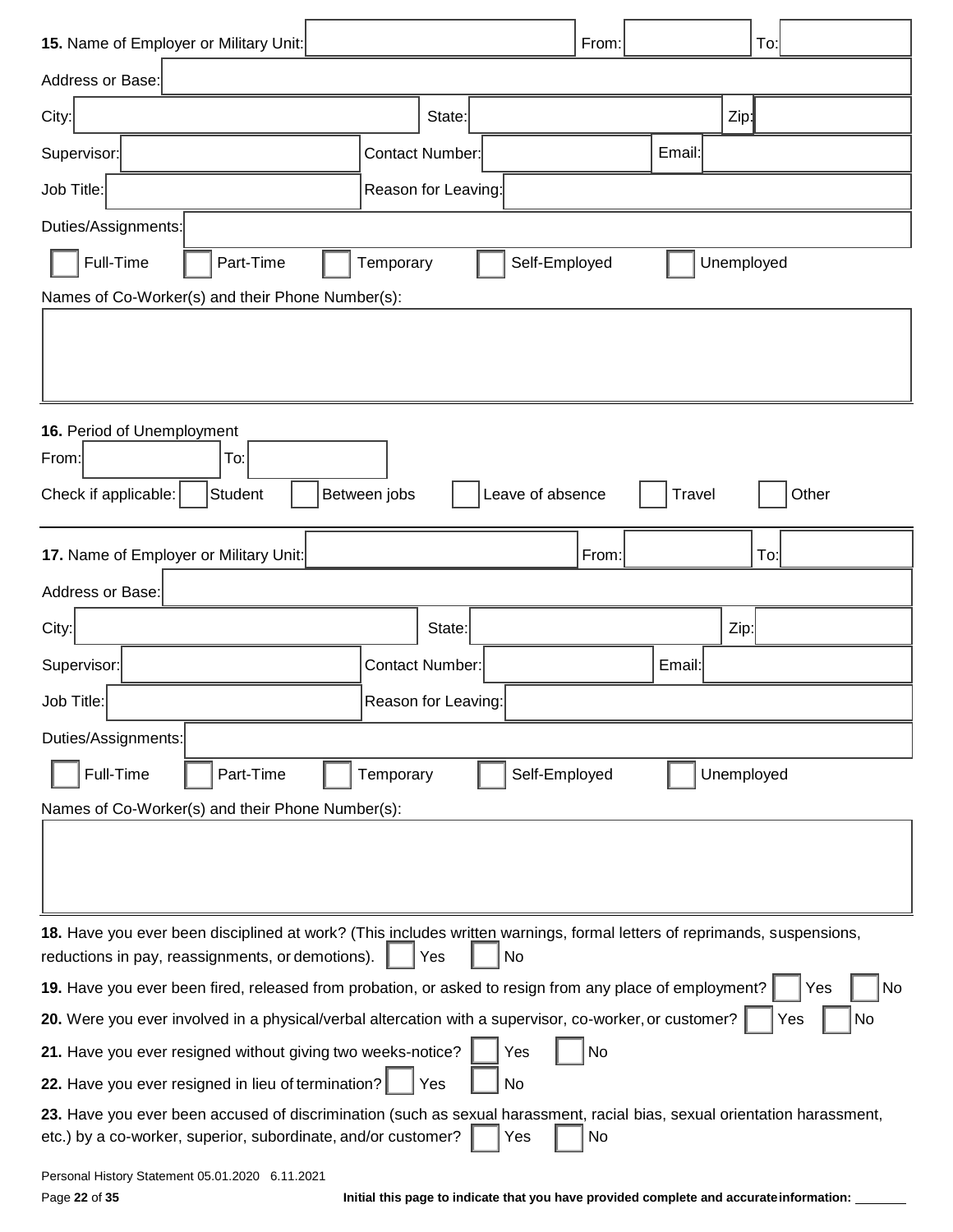| 24. Were you ever the subject of a written complaint at work?<br>Yes<br>No                                                                                                         |
|------------------------------------------------------------------------------------------------------------------------------------------------------------------------------------|
| 25. Have you ever been counseled at work due to lateness or absences?<br>No<br>Yes                                                                                                 |
| 26. Did you ever receive an unsatisfactory performance review?<br>Yes<br>No                                                                                                        |
| No<br>27. Have you ever sold, released, or given away legally confidential information?<br>Yes                                                                                     |
| 28. Have you ever called in sick when you were neither sick nor caring for a sick family member?<br>Yes<br>No                                                                      |
| If yes, how many sick days have you used in the past five years which were not due to illness?                                                                                     |
| If you answered "Yes" to any of Questions $18 - 28$ (at the bottom of the previous page and above), explain (include when,                                                         |
| where, and circumstances; indicate the corresponding question number):                                                                                                             |
|                                                                                                                                                                                    |
|                                                                                                                                                                                    |
|                                                                                                                                                                                    |
|                                                                                                                                                                                    |
| Has your work performance ever been affected by your use of alcohol or drugs?<br>Yes<br>No                                                                                         |
|                                                                                                                                                                                    |
| Name of Employer:<br>When?                                                                                                                                                         |
|                                                                                                                                                                                    |
| In the past ten years, have you been warned by an employer about your drinking or drug habits and their impact on your<br>performance?<br>No<br>Yes                                |
|                                                                                                                                                                                    |
| Name of Employer:<br>When?                                                                                                                                                         |
| <b>SECTION 6: MILITARY EXPERIENCE</b>                                                                                                                                              |
| HAVE YOU EVER ENLISTED in the MILITARY?<br>Yes<br><b>No</b>                                                                                                                        |
| (Complete for all branches of the military served. Add pages if necessary).                                                                                                        |
| 1. Are you required to register for the Selective Service?<br>Yes<br>No                                                                                                            |
|                                                                                                                                                                                    |
| 2. If yes, have you registered?<br>No<br>Yes                                                                                                                                       |
| If no, explain:                                                                                                                                                                    |
| Branch of Service:<br>Dates Served From:<br>To:                                                                                                                                    |
| Honorable<br>General<br>Other than Honorable<br>Type of Discharge:<br><b>Entry Level</b>                                                                                           |
| Re-entry Code $(1 - 4)$ if applicable; refer to your DD-214:                                                                                                                       |
| 3. Are you currently participating in one of the following?<br><b>Military Reserve</b><br><b>National Guard</b>                                                                    |
| If checked, date obligation ends:                                                                                                                                                  |
| 4. Have you ever been the subject of any judicial or non-judiciary disciplinary action (such as, court martial, captain's mast,<br>office hours, company punishment)?<br>No<br>Yes |
| Personal History Statement 05.01.2020 6.11.2021                                                                                                                                    |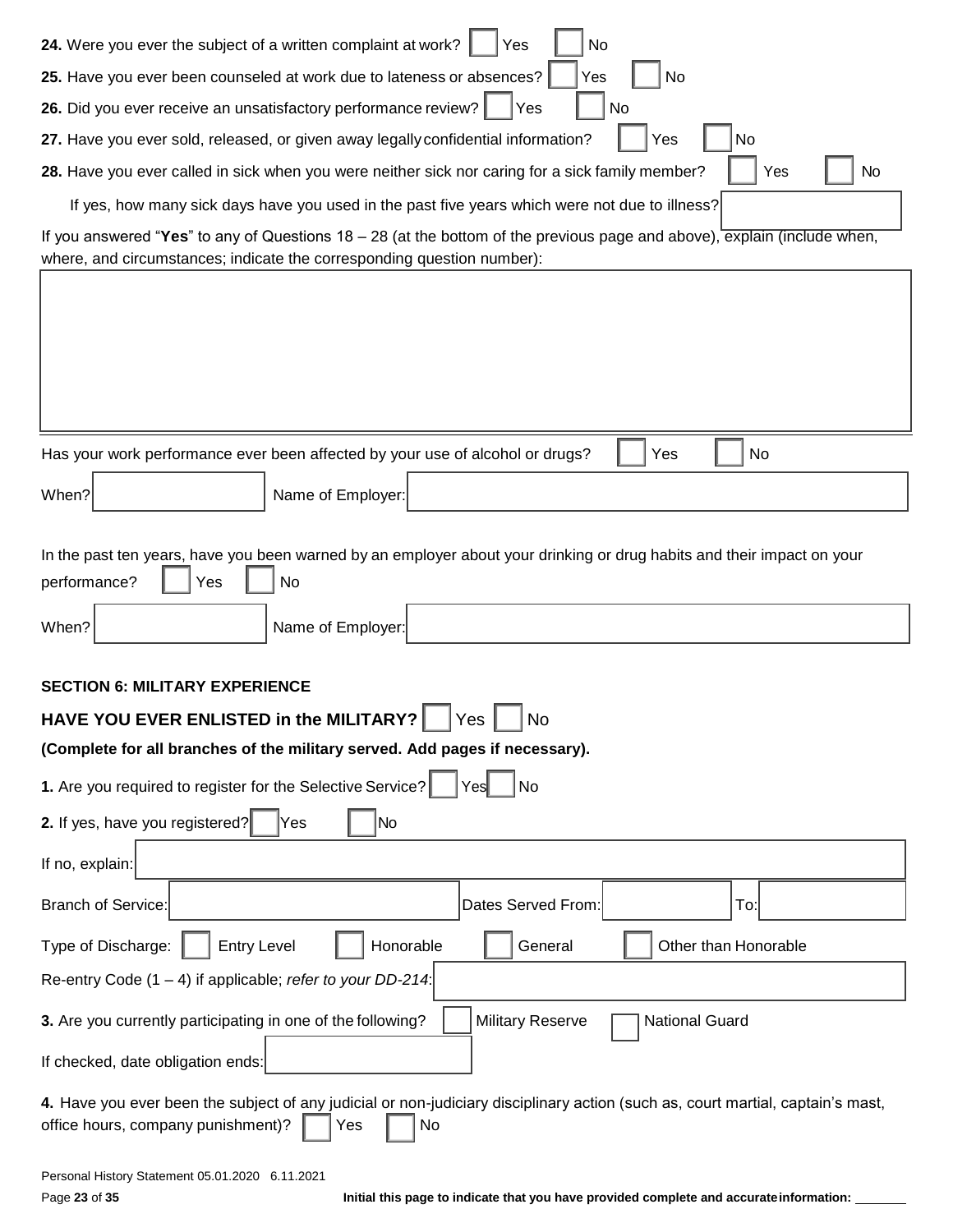| 5. Were you ever denied a security clearance, or had a clearance revoked, suspended or downgraded, either military or any<br>other federal, state, or municipal clearance?<br>Yes<br>No                                                                               |
|-----------------------------------------------------------------------------------------------------------------------------------------------------------------------------------------------------------------------------------------------------------------------|
| If you answered "Yes" to either of the last two questions (questions 4 and 5), explain. Include dates and circumstances.                                                                                                                                              |
|                                                                                                                                                                                                                                                                       |
|                                                                                                                                                                                                                                                                       |
|                                                                                                                                                                                                                                                                       |
|                                                                                                                                                                                                                                                                       |
| <b>SECTION 7: FINANCIAL</b>                                                                                                                                                                                                                                           |
| <b>INCOME AND EXPENSES:</b><br>For each of the following questions, fill in the amounts to the nearest dollar.                                                                                                                                                        |
| 1. From your employer(s), what is your monthly income?                                                                                                                                                                                                                |
|                                                                                                                                                                                                                                                                       |
| No<br>2. Do you have income other than from your salary or wages?<br>Yes                                                                                                                                                                                              |
| If yes, fill in amount:<br>per month<br>Explain:                                                                                                                                                                                                                      |
| 3. Approximately how much do you spend each month? (Estimate your monthly living expenses, include housing, utilities,<br>credit cards or other loan payments, food, gas and car maintenance, entertainment, etc., as well as any other obligations you<br>may have). |
| <b>No</b><br>4. Have you ever filed for or declared bankruptcy (Chapter 7, 11 or 13)?<br>Yes                                                                                                                                                                          |
| Yes<br>No<br>5. Have any of your bills ever been turned over to a collection agency?                                                                                                                                                                                  |
| No<br>6. Have you ever had purchased goods repossessed?<br>Yes                                                                                                                                                                                                        |
| 7. Have your wages ever been garnished?<br>No<br>Yes                                                                                                                                                                                                                  |
| Yes<br>8. Have you ever been delinquent on income or other tax payments?<br><b>NO</b>                                                                                                                                                                                 |
| 9. Have you ever failed to file income tax or cheated/lied on an income tax form?<br>Yes<br>No                                                                                                                                                                        |
| 10. Have you ever had an employment bond refused?<br>Yes<br>No                                                                                                                                                                                                        |
| Yes<br>11. Have you ever avoided paying any lawful debt by moving away?<br>No                                                                                                                                                                                         |
| Yes<br>12. Have you ever defaulted on a loan, including a student loan?<br>No                                                                                                                                                                                         |
| 13a. Have you ever borrowed money to pay for a gambling debt?<br>Yes<br>No                                                                                                                                                                                            |
| 13b. If "Yes," do you currently have any outstanding debts as a result of gambling?<br>Yes<br>No                                                                                                                                                                      |
| 14. Have you ever spent money for illegal purposes (e.g., illegal drugs, prostitution, purchase fraudulent documents, etc.)?<br>Yes<br>No                                                                                                                             |
| 15. Have you ever failed to make or been late on a court-ordered payment e.g., child support, alimony, restitution, etc.)?<br>No<br>Yes                                                                                                                               |
| 16. Have you written three or more bad checks in a one-year period?<br>No<br>Yes                                                                                                                                                                                      |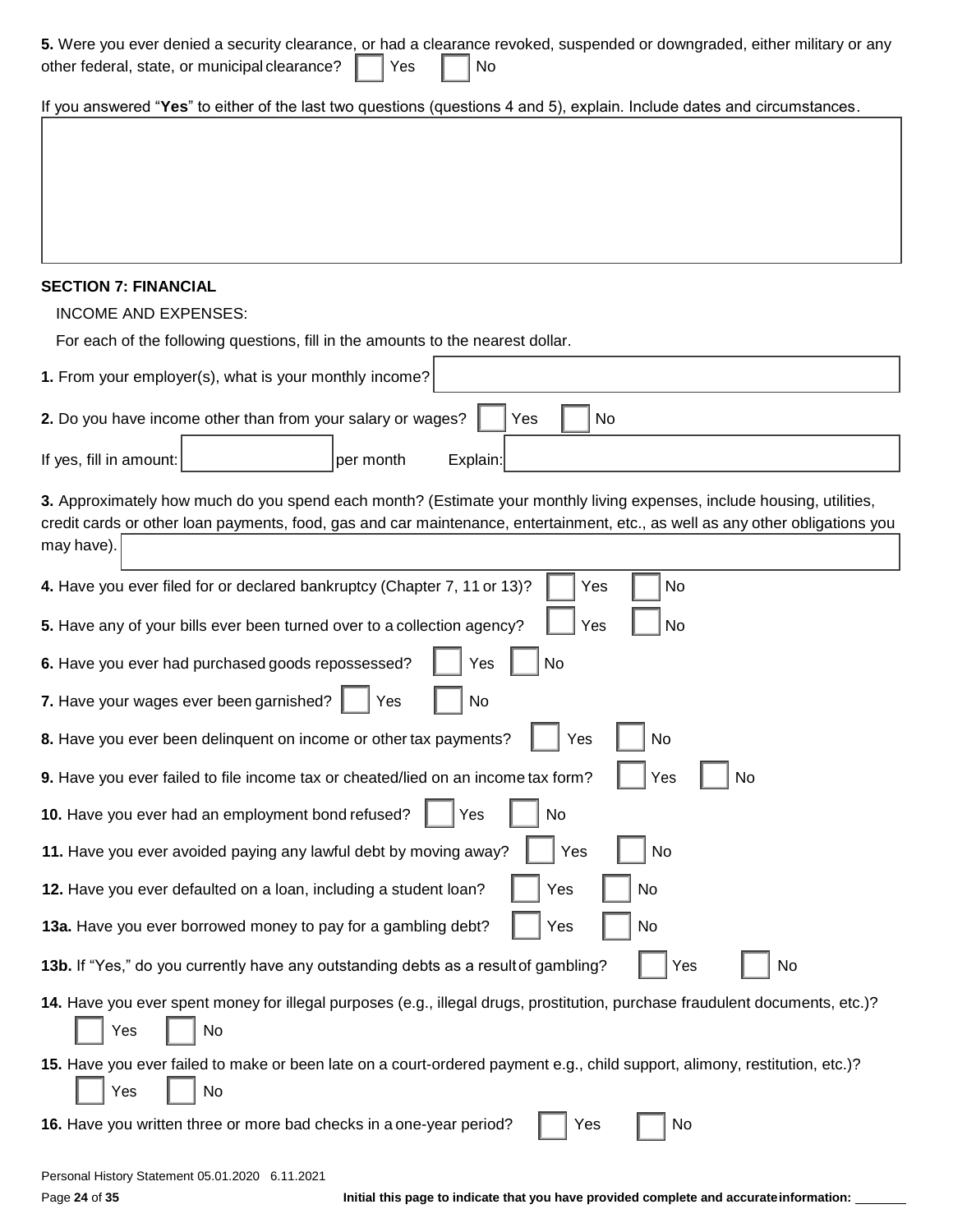| 17. Are you in arrears on court-ordered child support? |  | Yes |  | No |
|--------------------------------------------------------|--|-----|--|----|
|--------------------------------------------------------|--|-----|--|----|

If you answered "**Yes**" to any of Questions 4 – 17 (on the previous page and above), explain. Include when, where, and why and indicate the corresponding question number:

#### **SECTION 8: LEGAL**

#### **Disclosure of Citations, Arrests, and Convictions:**

This section requires you to report detentions, arrest, and convictions, including diversion programs and, in some cases, offenses that may have been pardoned. As a licensed applicant, you are required to disclose this information, unless specifically exempted by state or federal law.

- ALL detentions or arrests, whether they resulted in a conviction or not
- ALL convictions
- ALL diversion programs
- ALL citations, excluding traffic tickets (may have been detained and/or received a Class C for disorderly conduct, prostitution, assault, etc., without actual arrest

If you need additional space for your answers, attach additional sheets as needed. Be sure to indicate what section, question number, and page it refers.

### **Have you EVER been detained for investigation, held on suspicion, questioned, fingerprinted, arrested, indicted, criminally charged, or convicted of any misdemeanor or felony offense in this state or in any other legal jurisdiction**

| Yes<br>No<br>(including offenses punishable under the Uniform Code of Military Justice)? |
|------------------------------------------------------------------------------------------|
| If yes, explain each incident:                                                           |
| 1. Approximate Date:<br>Arresting or detaining agency:                                   |
| Charge:                                                                                  |
| Disposition or Penalty:                                                                  |
| 2. Approximate Date:<br>Arresting or detaining agency:                                   |
| Charge:                                                                                  |
| Disposition or Penalty:                                                                  |
| 3. Approximate Date:<br>Arresting or detaining agency:                                   |
| Charge:                                                                                  |
| Disposition of Penalty:                                                                  |
| 4. Approximate Date:<br>Arresting or detaining agency:                                   |
| Charge:                                                                                  |
| Disposition or Penalty:                                                                  |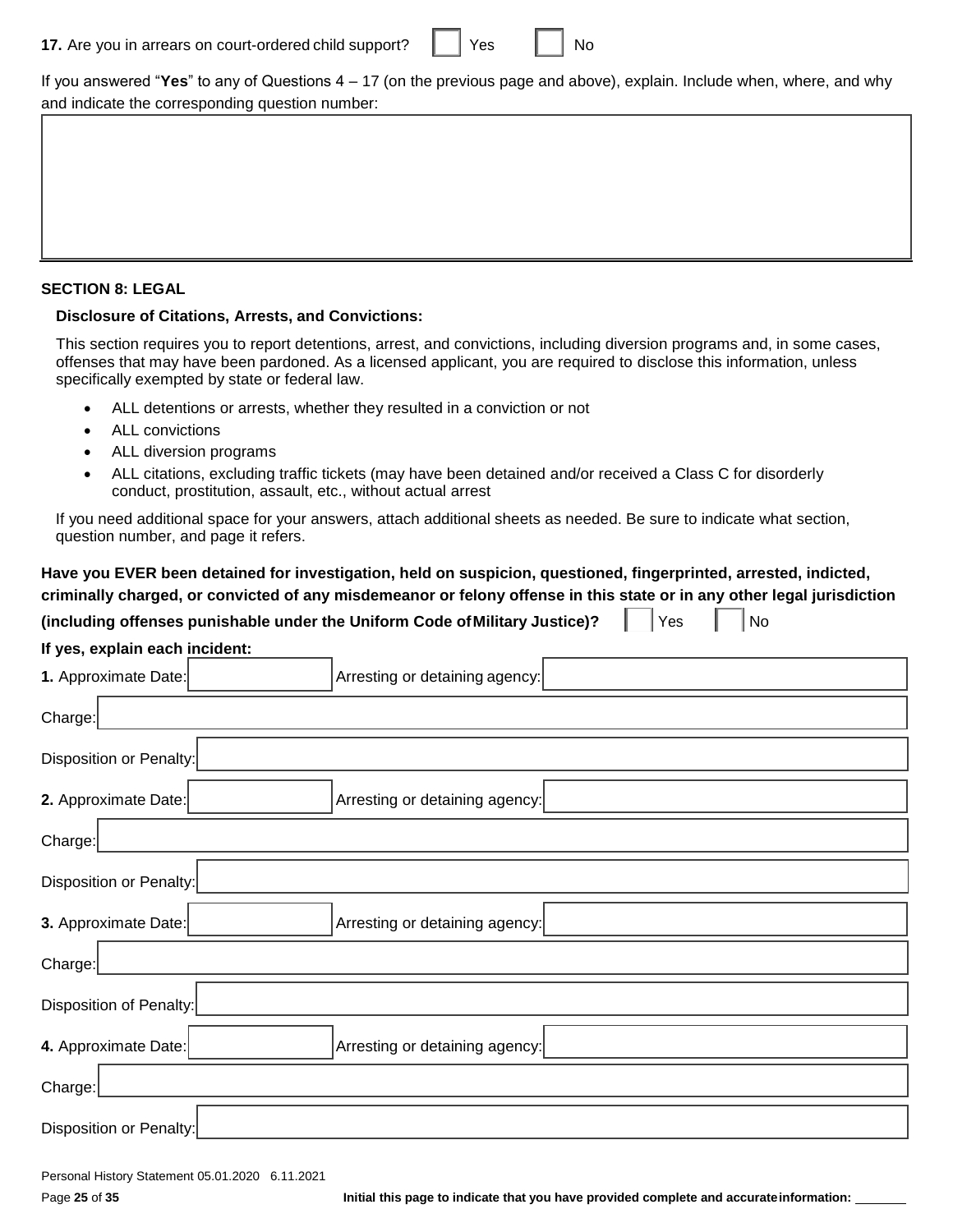| 5. Have you ever been placed on court probation as an adult?<br>No<br>Yes                                                                                                     |
|-------------------------------------------------------------------------------------------------------------------------------------------------------------------------------|
| 6. Have you ever been convicted of any charge that would prevent you from legally possessing a firearm or ammunition?<br>No<br>Yes                                            |
| 7. Were you ever required to appear before a juvenile court for an act which would have been a crime, if committed as an<br>adult?<br>No<br>Yes                               |
| 8. Have you ever been a party in a civil lawsuit (e.g., small claims actions, dissolutions, child custody, paternity, support, etc.)?<br>Yes<br>No                            |
| 9. Have the police ever been called to your home for any reason?<br>Yes<br>No                                                                                                 |
| 10. Have you or your spouse/partner ever been referred to Child Protective Services?<br>No<br>Yes                                                                             |
| 11. Have you ever been the subject of an emergency protective, restraining, or stay-away order?<br>No<br>Yes                                                                  |
| 12. Have you settled any civil suit in which you, your insurance company, or anyone else on your behalf was required to make<br>payment to the other party?<br>Yes<br>No      |
| 13. Have you ever fraudulently received welfare, unemployment compensation, compensation, or other state or federal<br>assistance?<br>Yes<br>No                               |
| 14. Have you ever filed a false insurance or workers' compensation claim?<br>No<br>Yes                                                                                        |
| If you answered "Yes" to any of Questions $5 - 14$ (above), explain. Include court case or document, dates, and circumstances.<br>Indicate the corresponding question number: |
|                                                                                                                                                                               |
|                                                                                                                                                                               |
|                                                                                                                                                                               |
|                                                                                                                                                                               |
|                                                                                                                                                                               |

#### **Undetected Acts – Part 1**

Within the past **seven** years **OR** at any time after you were first employed in law enforcement, have you ever committed any of the following misdemeanors?

| 15. Annoying/obscene phone calls<br>No<br>Yes                                               |
|---------------------------------------------------------------------------------------------|
| 16. Assault (use of force or violence upon another)<br>Yes<br>No                            |
| 17. Assault on a family member (use of force or violence upon a family member)<br>Yes<br>No |
| 18. Brandishing a weapon (any type of weapon)<br>Yes<br>No                                  |
| Yes<br>No<br>19. Carrying a concealed weapon without a permit                               |
| 20. Contributing to the delinguency of a minor<br>No<br>Yes                                 |
| Yes<br>21. Defrauding an innkeeper (not paying for food or room at a hotel/motel)<br>No     |
| 22. Driving under the influence of alcohol and/or drugs<br>No<br>Yes                        |
| Personal History Statement 05.01.2020 6.11.2021                                             |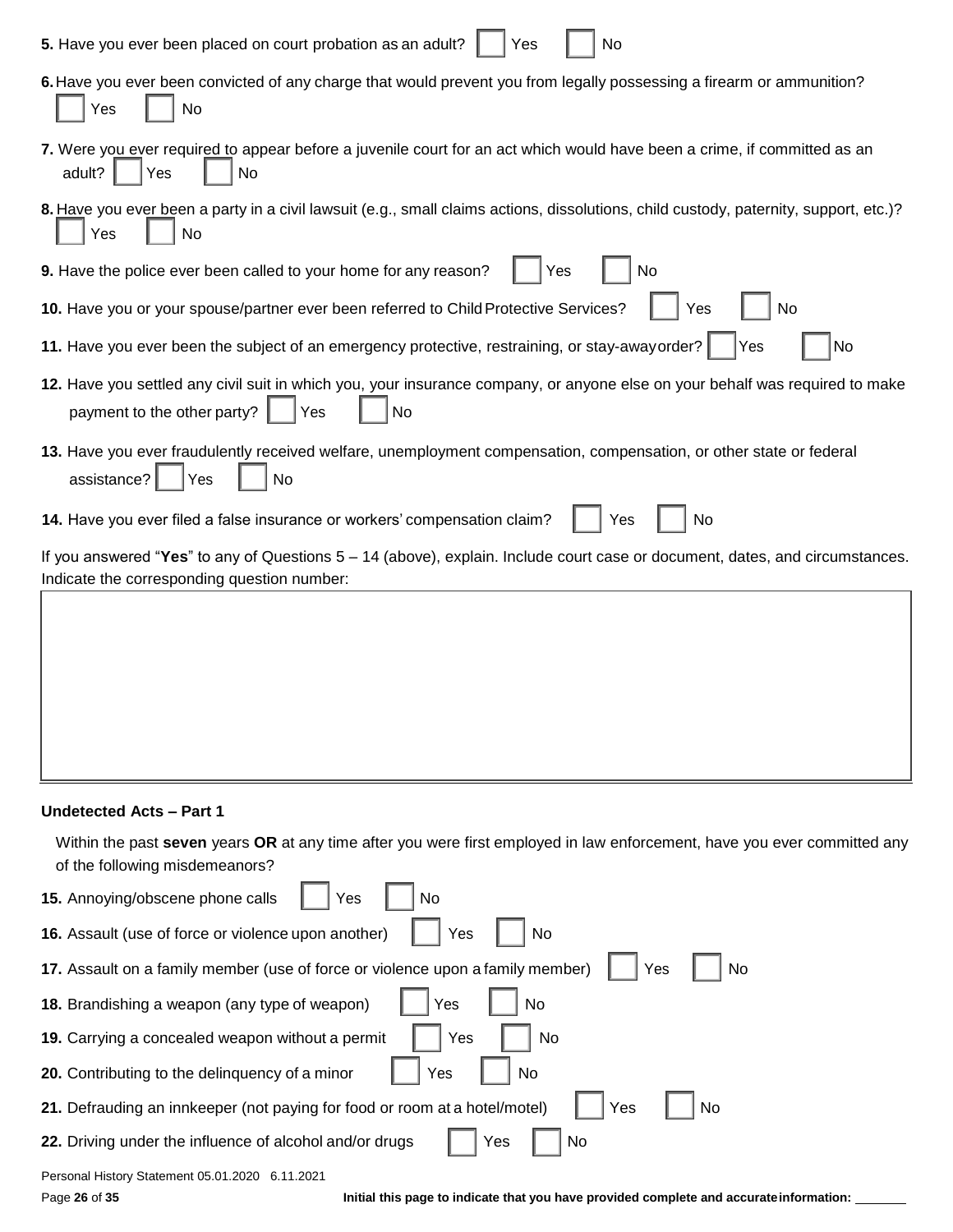**23.** Drunk in public (being so intoxicated in a public place that you're not able to carefor yourself)  $\Box$  Yes  $\Box$  No

| 24. Hit and run collision (no injuries)<br>No<br>Yes                                                   |
|--------------------------------------------------------------------------------------------------------|
| 25. Hunting or fishing without a license<br>No<br>Yes                                                  |
| 26. Illegal gambling<br>Yes<br>No                                                                      |
| 27. Impersonating a peace officer<br>Yes<br>No                                                         |
| 28. Indecent exposure (including flashing or mooning)<br>No<br>Yes                                     |
| 29. Joyriding (using a car or other vehicle without owner's permission)<br>Yes<br>No                   |
| <b>Undetected Acts - Part 1</b>                                                                        |
| At any time in your life, have you ever committed any of the following?                                |
| 30. Arson (intentionally destroying property by setting a fire)<br>No<br>Yes                           |
| 31. Assault with a deadly weapon<br>Yes<br>No                                                          |
| 32. Theft of a vehicle and/or vehicle parts<br>No<br>Yes                                               |
| 33. Burglary (entering a structure or vehicle to commit theft or other crime)<br>No<br>Yes             |
| No<br>34. Child molestation (performing unlawful acts with a child)<br>Yes                             |
| No<br>35. Accessing, producing, or possessing child pornography<br>Yes                                 |
| 36. Injury to a child, elderly, and/or disabled<br>Yes<br>No                                           |
| 37. Embezzlement (theft of money or other valuables entrusted to you)<br>No<br>Yes                     |
| 38. Felony drunk driving (involving injuries)<br>No<br>Yes                                             |
| 39. Forcible rape or other act of unlawful intercourse/sexual activity<br>No<br>Yes                    |
| 40. Forgery (falsifying any type of document, check certificate, license, currency, etc.)<br>No<br>Yes |
| 41. Hit and run (with injuries)<br>Yes<br>No                                                           |
| No<br>42. Hate crime<br>Yes                                                                            |
| 43. Insurance fraud<br>Yes<br>No                                                                       |
| 44. Theft (value of over \$500 and/or any firearm)<br>No<br>Yes                                        |
| No<br>45. Murder, homicide, or attempted murder<br>Yes                                                 |
| No<br>46. Perjury (lying under oath)<br>Yes                                                            |
| 47. Possession of an explosive/destructive device<br>Yes<br>No                                         |
| 48. Robbery (theft from another person using a weapon, force, or fear)<br>Yes<br>No                    |
| 49. Stalking<br>Yes<br>No                                                                              |
| 50. Blackmail or extortion<br>Yes<br>No                                                                |
| 51. Any other act amounting to a felony<br>Yes<br>No                                                   |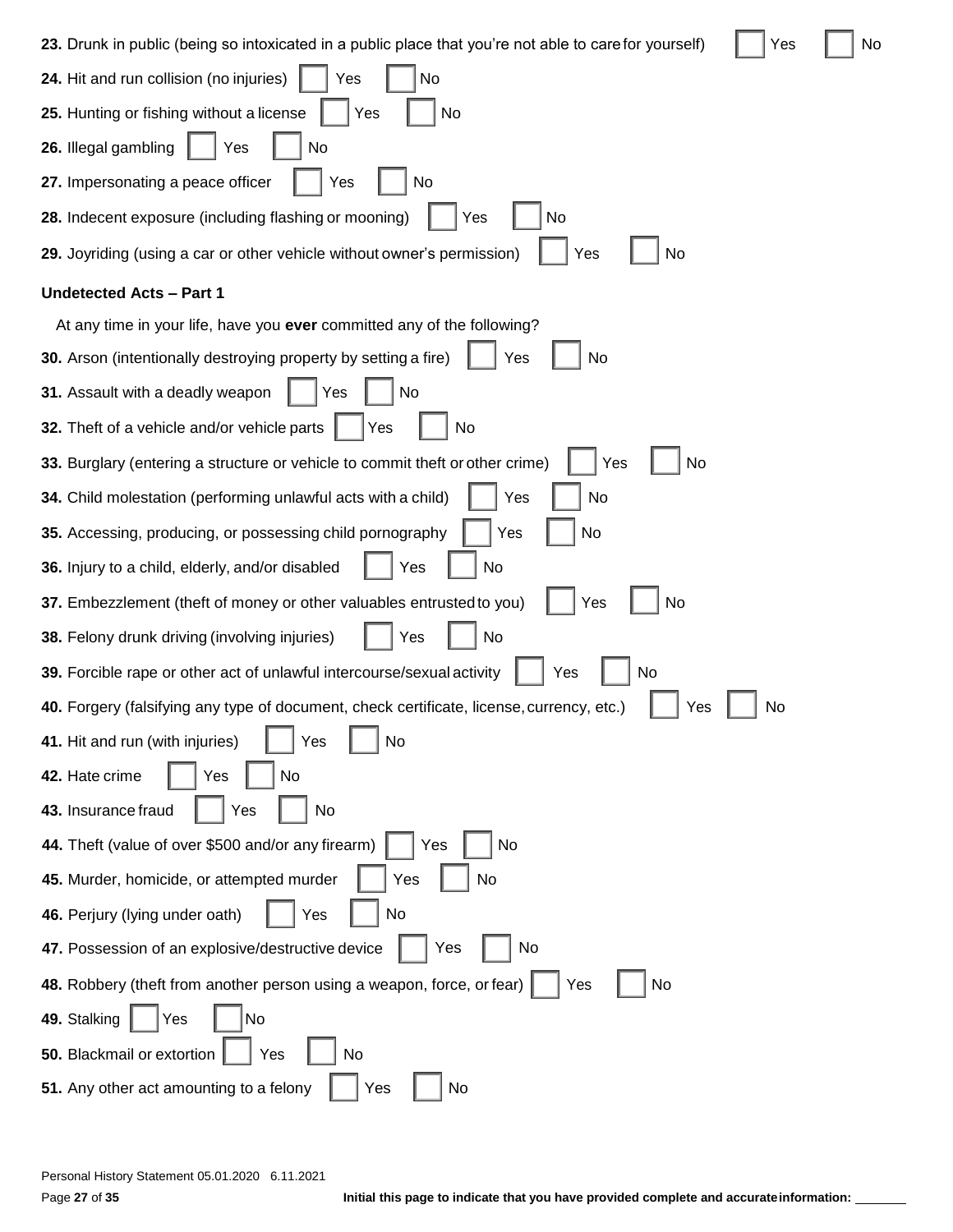If you answered "**YES**" to **any** of the Questions 15 – 51 (on the previous two pages), fully explain circumstances, including dates, names of individuals involved, and resolution. Indicate the corresponding question number for each explanation.

Questions about your current and past recreational drug use. This covers the use of **any** drug, including the unauthorized use of prescription drugs. Your answers should include, **but not limited to**, your use of any of the following drugs.

| Amphetamines/Methamphetamine Uppers, Speed, Crank, etc.                                                                | Heroin/Opium               |  |  |  |
|------------------------------------------------------------------------------------------------------------------------|----------------------------|--|--|--|
| Barbiturates (Downers)                                                                                                 | Marijuana                  |  |  |  |
| Cocaine/Crack Cocaine                                                                                                  | Mescaline                  |  |  |  |
| Designer Drugs (Ecstasy, Synthetic Heroin, etc.)                                                                       | Morphine                   |  |  |  |
| GHB (Date Rape Drug)                                                                                                   | PCP/Angel Dust             |  |  |  |
| Glue                                                                                                                   | Quaaludes                  |  |  |  |
| Hallucinogens (Peyote, LSD, Mushrooms)                                                                                 | <b>Steroids</b>            |  |  |  |
| Hashish/Hashish Oil                                                                                                    | Tetrahydrocannabinol (THC) |  |  |  |
| $\mathbf{a}$ it is the past three verse, boys you used any non-processibed drug(s) as indicated aboys or unquitborized |                            |  |  |  |

**52. Within the past three years**, have you used any non-prescribed drug(s) as indicated above or unauthorized prescription drugs?  $\parallel$   $\parallel$  Yes  $\parallel$   $\parallel$  No

If yes, give details, including drug(s) used and circumstances:

**53.** Prior to the past three years (check all that apply):

I have never used any drug recreationally.

I have tried or used one or more drugs listed above, but only under limited circumstances (for example: experimentation, at parties, concerts, special events, etc.).

If you have, give details including drug(s) used, most recent date used, and circumstances: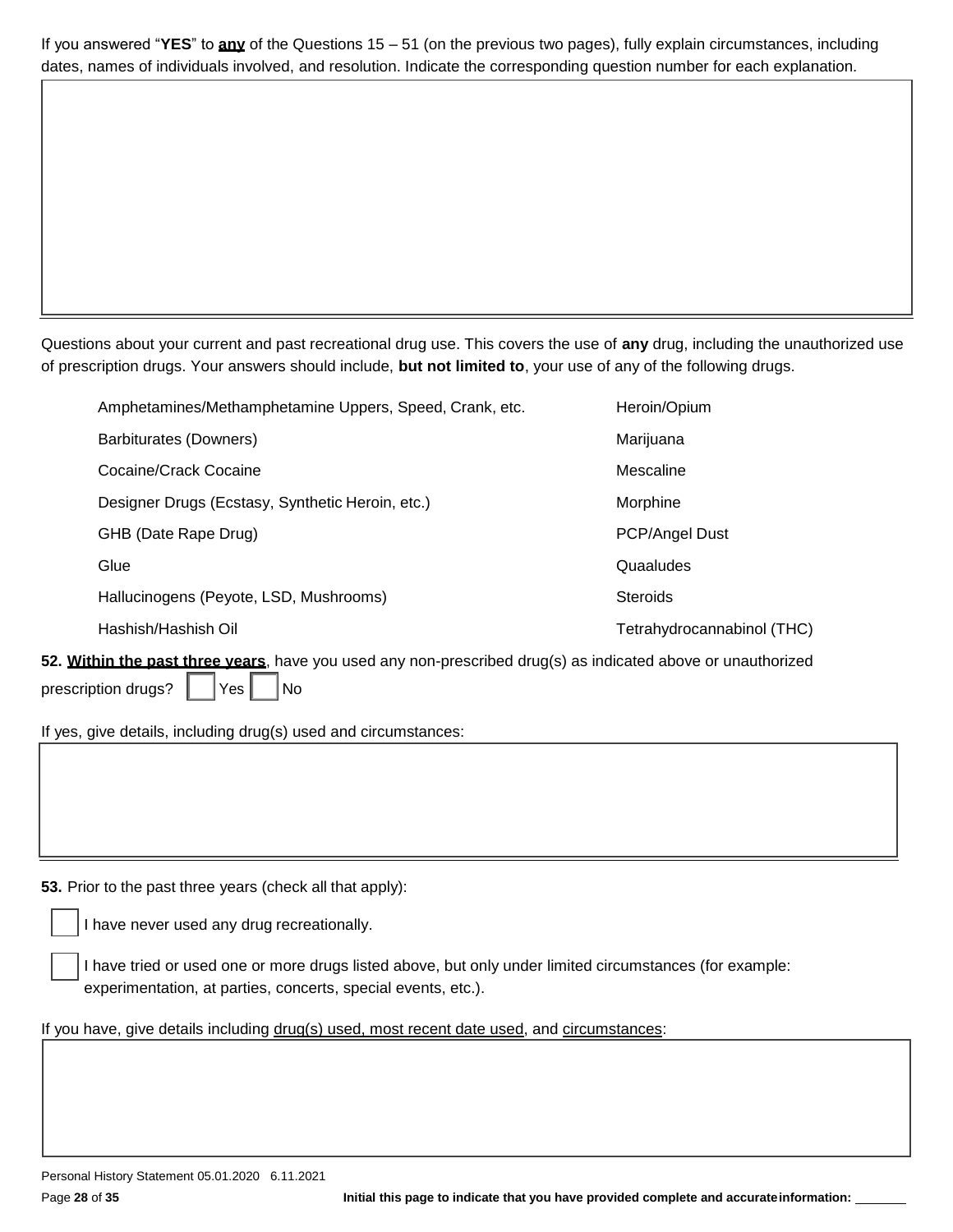| Have you ever engaged in any of the activities listed below for drugs, narcotics, or illegal substances - including marijuana? |  |  |  |  |  |  |  |
|--------------------------------------------------------------------------------------------------------------------------------|--|--|--|--|--|--|--|
| Furnished<br>Cultivated<br>Manufactured<br>Purchased<br>Carried or held for another<br>Sold                                    |  |  |  |  |  |  |  |
| If you checked any of the items above, give details including drug(s) involved, over what time period(s), and circumstances:   |  |  |  |  |  |  |  |
|                                                                                                                                |  |  |  |  |  |  |  |
| <b>SECTION 9: MOTOR VEHICLE OPERATION</b>                                                                                      |  |  |  |  |  |  |  |
| Current Driver License #:<br>State of Issue:<br><b>Expiration Date:</b>                                                        |  |  |  |  |  |  |  |
| Full name under which license was granted:                                                                                     |  |  |  |  |  |  |  |
| List other states where you have been licensed to operate a motor vehicle:                                                     |  |  |  |  |  |  |  |
| N/A<br>State of Issue:<br>Type of License:<br>License Number:                                                                  |  |  |  |  |  |  |  |
| Name under which license was granted:                                                                                          |  |  |  |  |  |  |  |
| N/A<br>State of Issue:<br>Type of License:<br>License Number:                                                                  |  |  |  |  |  |  |  |
| Name under which license was granted:                                                                                          |  |  |  |  |  |  |  |
| N/A<br>State of Issue:<br>Type of License:<br>License Number:                                                                  |  |  |  |  |  |  |  |
| Name under which license was granted:                                                                                          |  |  |  |  |  |  |  |
| No<br>Have you ever been refused a driver's license by any state?<br>Yes                                                       |  |  |  |  |  |  |  |
| If yes, explain (include when, where, and circumstances):                                                                      |  |  |  |  |  |  |  |
|                                                                                                                                |  |  |  |  |  |  |  |
|                                                                                                                                |  |  |  |  |  |  |  |
| Has your driver's license ever been suspended or revoked?<br><b>No</b><br>Yes                                                  |  |  |  |  |  |  |  |
| If yes, explain (include when, where, and circumstances):                                                                      |  |  |  |  |  |  |  |
|                                                                                                                                |  |  |  |  |  |  |  |
|                                                                                                                                |  |  |  |  |  |  |  |
|                                                                                                                                |  |  |  |  |  |  |  |
|                                                                                                                                |  |  |  |  |  |  |  |
|                                                                                                                                |  |  |  |  |  |  |  |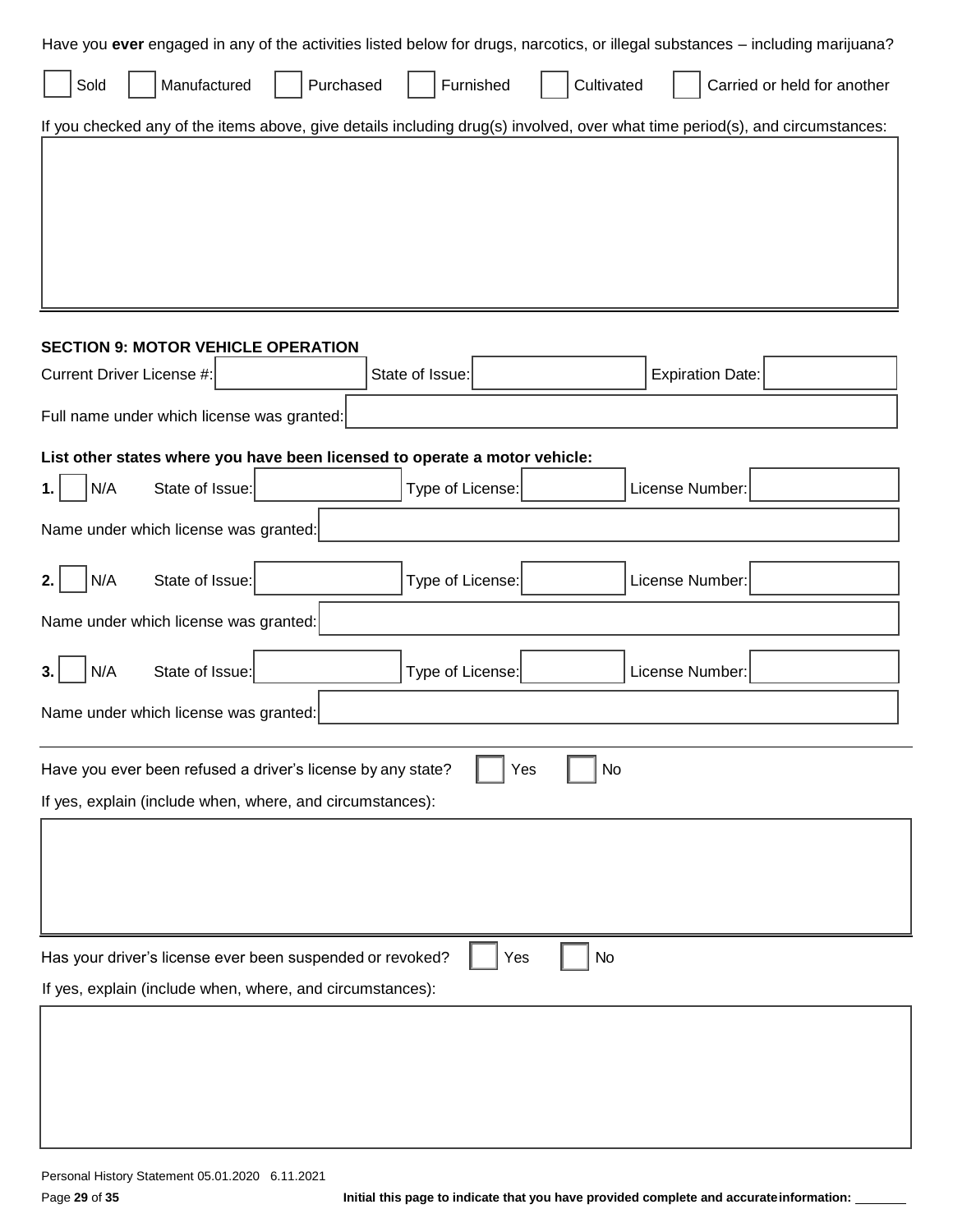### **List your current liability insurance on your vehicle(s):**

| 4. Type of Coverage:<br>Insured                                                                               | <b>Bonded</b><br>Cash Deposit |                        |  |  |  |
|---------------------------------------------------------------------------------------------------------------|-------------------------------|------------------------|--|--|--|
| Vehicle Make/Model:                                                                                           | Year:                         | Vehicle License:       |  |  |  |
| Insurance Company:                                                                                            | Policy Number:                | Expires:               |  |  |  |
| Address:                                                                                                      |                               |                        |  |  |  |
| City:                                                                                                         | State:<br>Zip:                | <b>Contact Number:</b> |  |  |  |
| 5. Type of Coverage:<br>Insured                                                                               | Cash Deposit<br><b>Bonded</b> |                        |  |  |  |
| Vehicle Make/Model:                                                                                           | Year:                         | Vehicle License:       |  |  |  |
| Insurance Company:                                                                                            | Policy Number:                | Expires:               |  |  |  |
| Address:                                                                                                      |                               |                        |  |  |  |
| City:                                                                                                         | State:<br>Zip:                | <b>Contact Number:</b> |  |  |  |
| 6. Type of Coverage:<br>Insured                                                                               | <b>Bonded</b><br>Cash Deposit |                        |  |  |  |
| Vehicle Make/Model:                                                                                           | Year:                         | Vehicle License:       |  |  |  |
| Insurance Company:                                                                                            | Policy Number:                | Expires:               |  |  |  |
| Address:                                                                                                      |                               |                        |  |  |  |
| City:                                                                                                         | State:<br>Zip:                | <b>Contact Number:</b> |  |  |  |
| 7. Type of Coverage:<br>Insured                                                                               | Cash Deposit<br><b>Bonded</b> |                        |  |  |  |
| Vehicle Make/Model:                                                                                           | Year:                         | Vehicle License:       |  |  |  |
| Insurance Company:                                                                                            | Policy Number:                | Expires:               |  |  |  |
| Address:                                                                                                      |                               |                        |  |  |  |
| City:                                                                                                         | State:<br>Zip:                | <b>Contact Number:</b> |  |  |  |
| List all traffic citations, excluding parking citations, that you have received within the past seven years:  |                               |                        |  |  |  |
| 8. Nature of Violation:                                                                                       |                               |                        |  |  |  |
| Location (Street, City, State, Zip):                                                                          |                               |                        |  |  |  |
| <b>Traffic School</b><br>Action Taken:<br><b>Not Guilty</b><br>Fined<br>Dismissed<br>Date Violation Occurred: |                               |                        |  |  |  |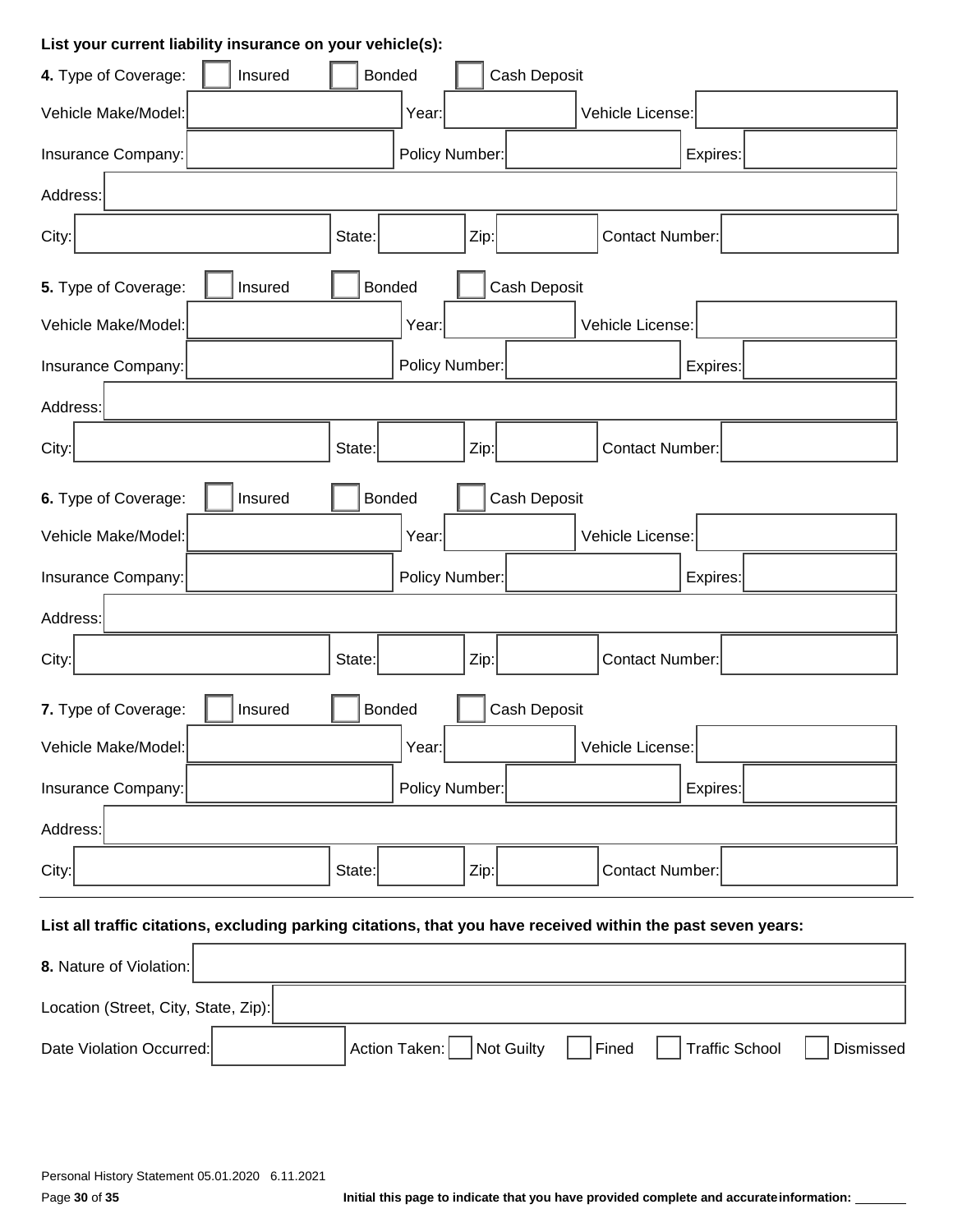| 9. Nature of Violation:                                                                                                                                  |  |  |  |  |  |  |
|----------------------------------------------------------------------------------------------------------------------------------------------------------|--|--|--|--|--|--|
| Location (Street, City, State, Zip):                                                                                                                     |  |  |  |  |  |  |
| <b>Traffic School</b><br>Date Violation Occurred:<br>Action Taken:<br><b>Not Guilty</b><br>Fined<br>Dismissed                                            |  |  |  |  |  |  |
| 10. Nature of Violation:                                                                                                                                 |  |  |  |  |  |  |
| Location (Street, City, State, Zip):                                                                                                                     |  |  |  |  |  |  |
| Not Guilty<br>Action Taken:<br><b>Traffic School</b><br>Date Violation Occurred:<br>Fined<br>Dismissed                                                   |  |  |  |  |  |  |
| Has a traffic citation ever resulted in a warrant or caused your driver's license to be withheld due to any of the following? (Check<br>all that apply). |  |  |  |  |  |  |
| Failed to pay the required fine<br>Failed to appear<br>Failed to complete traffic school                                                                 |  |  |  |  |  |  |
| If checked, explain circumstances:                                                                                                                       |  |  |  |  |  |  |
|                                                                                                                                                          |  |  |  |  |  |  |
|                                                                                                                                                          |  |  |  |  |  |  |
| Have you been involved as the driver in a motor vehicle accident within the pastseven years?<br>No<br>Yes<br>If yes, give details:                       |  |  |  |  |  |  |
| Location (Street, City, State, Zip):<br><b>11. Date:</b>                                                                                                 |  |  |  |  |  |  |
| Police Report?<br>No<br>Injury or Non-Injury?<br>Non-Injury<br>Injury<br>Yes                                                                             |  |  |  |  |  |  |
| Law Enforcement Agency:                                                                                                                                  |  |  |  |  |  |  |
| Location (Street, City, State, Zip):<br><b>12. Date:</b>                                                                                                 |  |  |  |  |  |  |
| Injury or Non-Injury?<br>Police Report?<br>Non-Injury<br>No<br>Injury<br>Yes                                                                             |  |  |  |  |  |  |
| Law Enforcement Agency:                                                                                                                                  |  |  |  |  |  |  |
| <b>13. Date:</b><br>Location (Street, City, State, Zip):                                                                                                 |  |  |  |  |  |  |
| Police Report?<br>Yes<br>Injury or Non-Injury?<br>Non-Injury<br>No<br>Injury                                                                             |  |  |  |  |  |  |
| Law Enforcement Agency:                                                                                                                                  |  |  |  |  |  |  |
| <b>14. Date:</b><br>Location (Street, City, State, Zip):                                                                                                 |  |  |  |  |  |  |
| Police Report?<br>Non-Injury<br>No<br>Injury or Non-Injury?<br>Yes<br>Injury                                                                             |  |  |  |  |  |  |
| Law Enforcement Agency:                                                                                                                                  |  |  |  |  |  |  |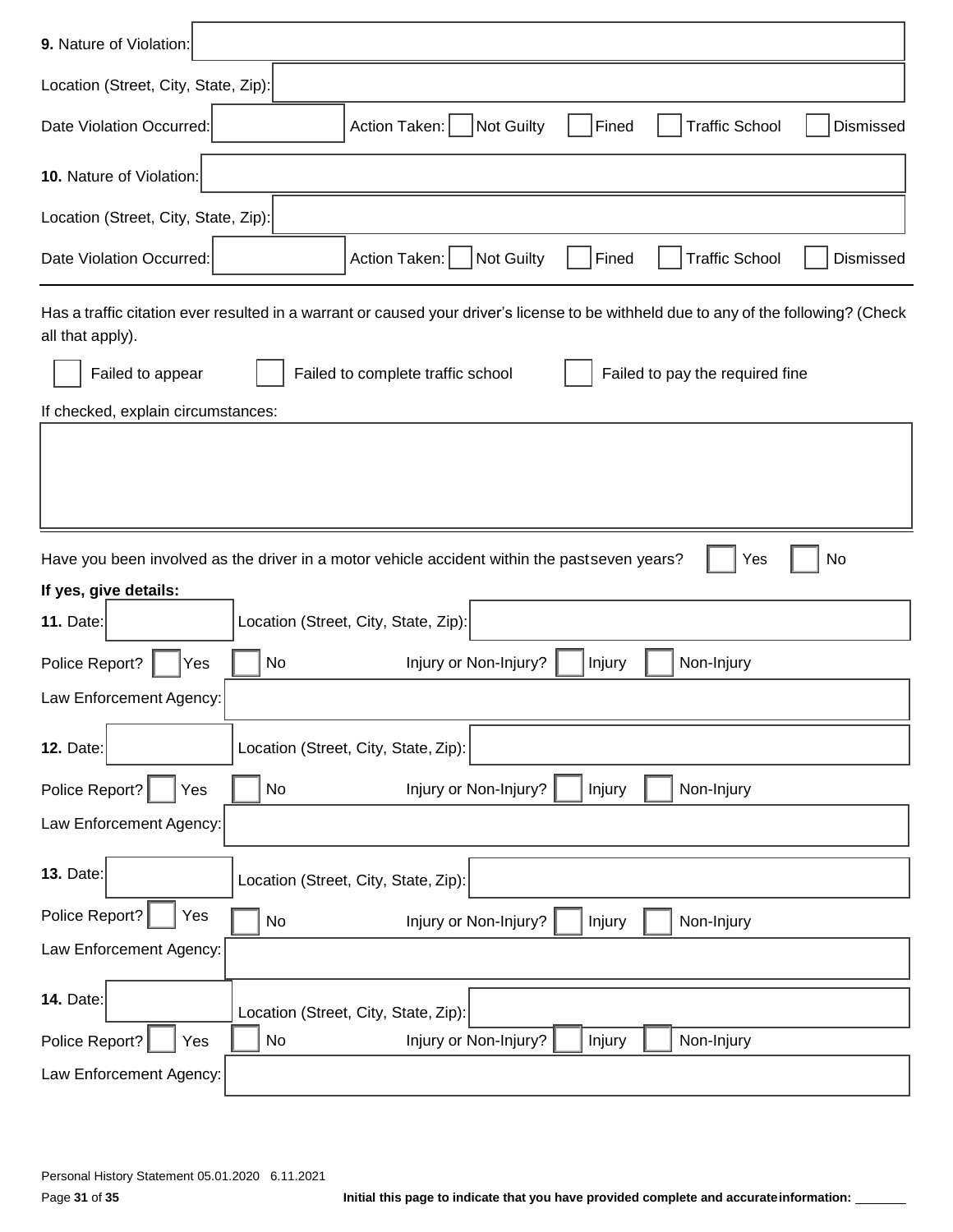| Have you ever driven a vehicle without auto insurance, as required by law?<br>No<br>Yes                                                                                                                      |  |  |  |  |  |  |
|--------------------------------------------------------------------------------------------------------------------------------------------------------------------------------------------------------------|--|--|--|--|--|--|
| If yes, give reason:                                                                                                                                                                                         |  |  |  |  |  |  |
| Location (Street, City, State, Zip):<br>Date:                                                                                                                                                                |  |  |  |  |  |  |
| Have you ever been refused automobile liability insurance, or a bond, or had a policy cancelled?<br><b>No</b><br>Yes                                                                                         |  |  |  |  |  |  |
| If yes, give reason:                                                                                                                                                                                         |  |  |  |  |  |  |
| Insurance Company:<br>Date:                                                                                                                                                                                  |  |  |  |  |  |  |
| Location (Street, City, State, Zip):                                                                                                                                                                         |  |  |  |  |  |  |
| Use this space for additional information you would like to include regarding your driving record.                                                                                                           |  |  |  |  |  |  |
|                                                                                                                                                                                                              |  |  |  |  |  |  |
|                                                                                                                                                                                                              |  |  |  |  |  |  |
|                                                                                                                                                                                                              |  |  |  |  |  |  |
|                                                                                                                                                                                                              |  |  |  |  |  |  |
| 15. Are you or have you ever been, a member or associate of a criminal enterprise, street gang, or any other group that                                                                                      |  |  |  |  |  |  |
| advocates violence against individuals because of their race, religion, political affiliation, ethnic origin, nationality, gender,<br>sexual preference, or disability?<br>No<br>Yes                         |  |  |  |  |  |  |
| 16. Do you have, or have you ever had, a tattoo signifying membership in, or affiliation with, a criminal enterprise, street gang,                                                                           |  |  |  |  |  |  |
| or any other group that advocates violence against individuals because of their race, religion, political affiliation, ethnic origin,<br>nationality, gender, sexual preference, or disability?<br>Yes<br>No |  |  |  |  |  |  |
| 17. Since the age of 17, have you ever been involved in an anger-provoked physical fight, confrontation, or other violentact?<br>Yes<br>No                                                                   |  |  |  |  |  |  |
| 18. Have you ever hit or physically overpowered a spouse, romantic partner, or family members?<br>No<br>Yes                                                                                                  |  |  |  |  |  |  |
| If you answered "YES" to any of the questions 15 – 18 (above), give details, dates, and circumstances. Indicate the<br>corresponding question number.                                                        |  |  |  |  |  |  |
|                                                                                                                                                                                                              |  |  |  |  |  |  |
|                                                                                                                                                                                                              |  |  |  |  |  |  |
|                                                                                                                                                                                                              |  |  |  |  |  |  |
|                                                                                                                                                                                                              |  |  |  |  |  |  |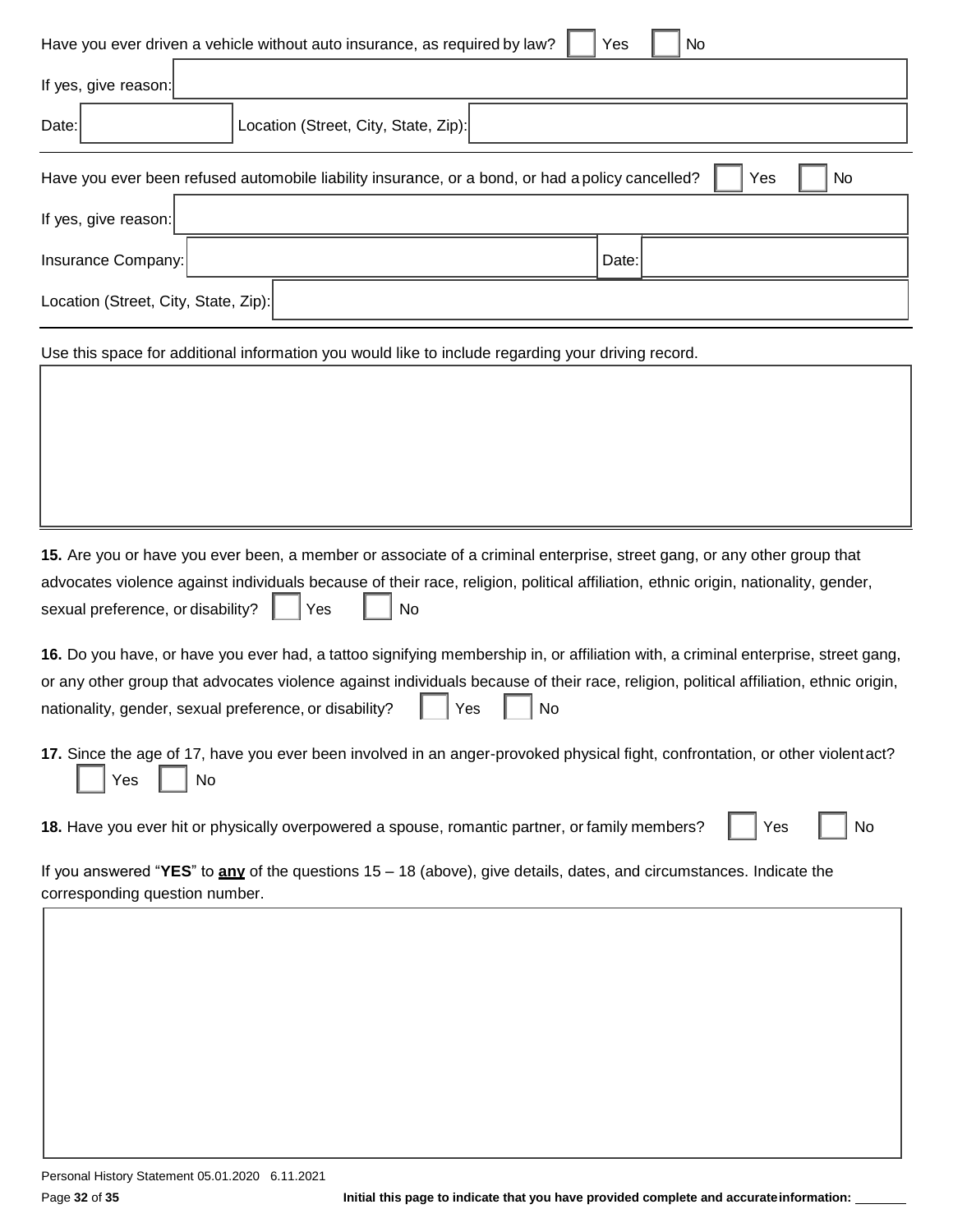#### **SECTION 10: SOCIAL MEDIA SITES**

| Have you ever had a social media site (i.e. Facebook, My Space, Instagram, Snapchat etc.)? Thes Tanti No |  |  |  |  |
|----------------------------------------------------------------------------------------------------------|--|--|--|--|
|                                                                                                          |  |  |  |  |

List all social media sites, blogs, and/or websites you have created. Provide the website URL and your username.

# **SECTION 11: CERTIFICATION**

I hereby certify that I have personally completed and initialed each page of this form and any supplemental page(s) attached, and that all statements made are true and complete to the best of my knowledge and belief. I understand that any misstatement of material fact may subject me to disqualification; or, if I have been appointed, may disqualify me from continued employment.

| Signature of Applicant             |                     |  | Date                                                                                                                                                                                                                          |
|------------------------------------|---------------------|--|-------------------------------------------------------------------------------------------------------------------------------------------------------------------------------------------------------------------------------|
|                                    |                     |  | Sworn to and subscribed before me, this the day of development of the state of the state of the state of the state of the state of the state of the state of the state of the state of the state of the state of the state of |
| Notary public in and for, State of |                     |  |                                                                                                                                                                                                                               |
|                                    |                     |  | Printed Name of Notary                                                                                                                                                                                                        |
| Notary Seal or Stamp               |                     |  |                                                                                                                                                                                                                               |
|                                    | Signature of Notary |  |                                                                                                                                                                                                                               |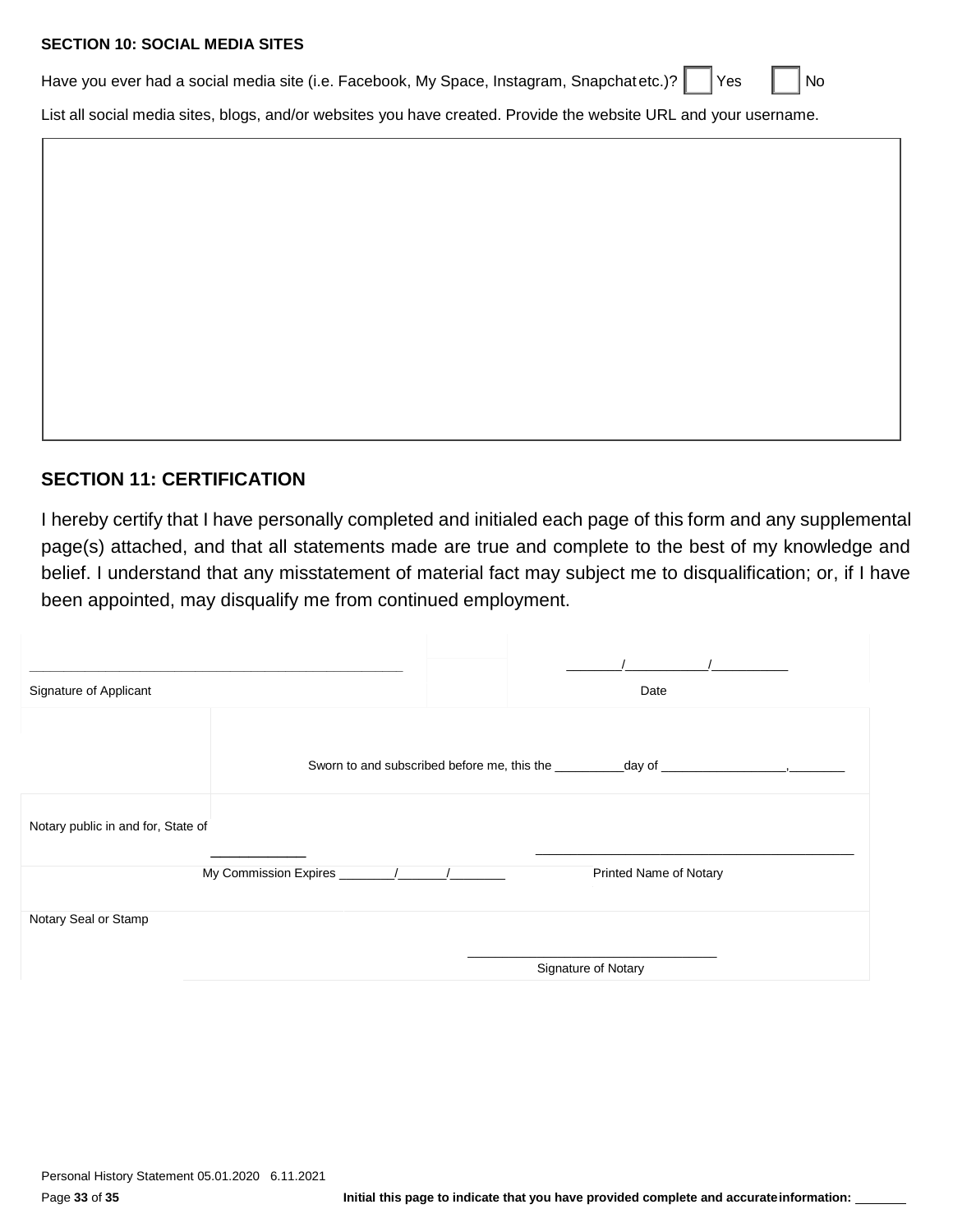### **SECTION 12: ADDITIONAL SPACE**

- Duplicate this page as needed to include additional information that does not fit elsewhere on this form (e.g., additional family members, schools, residences, employers, explanations to questions, etc.).
- Identify the corresponding section, question number, and specific item being referenced.